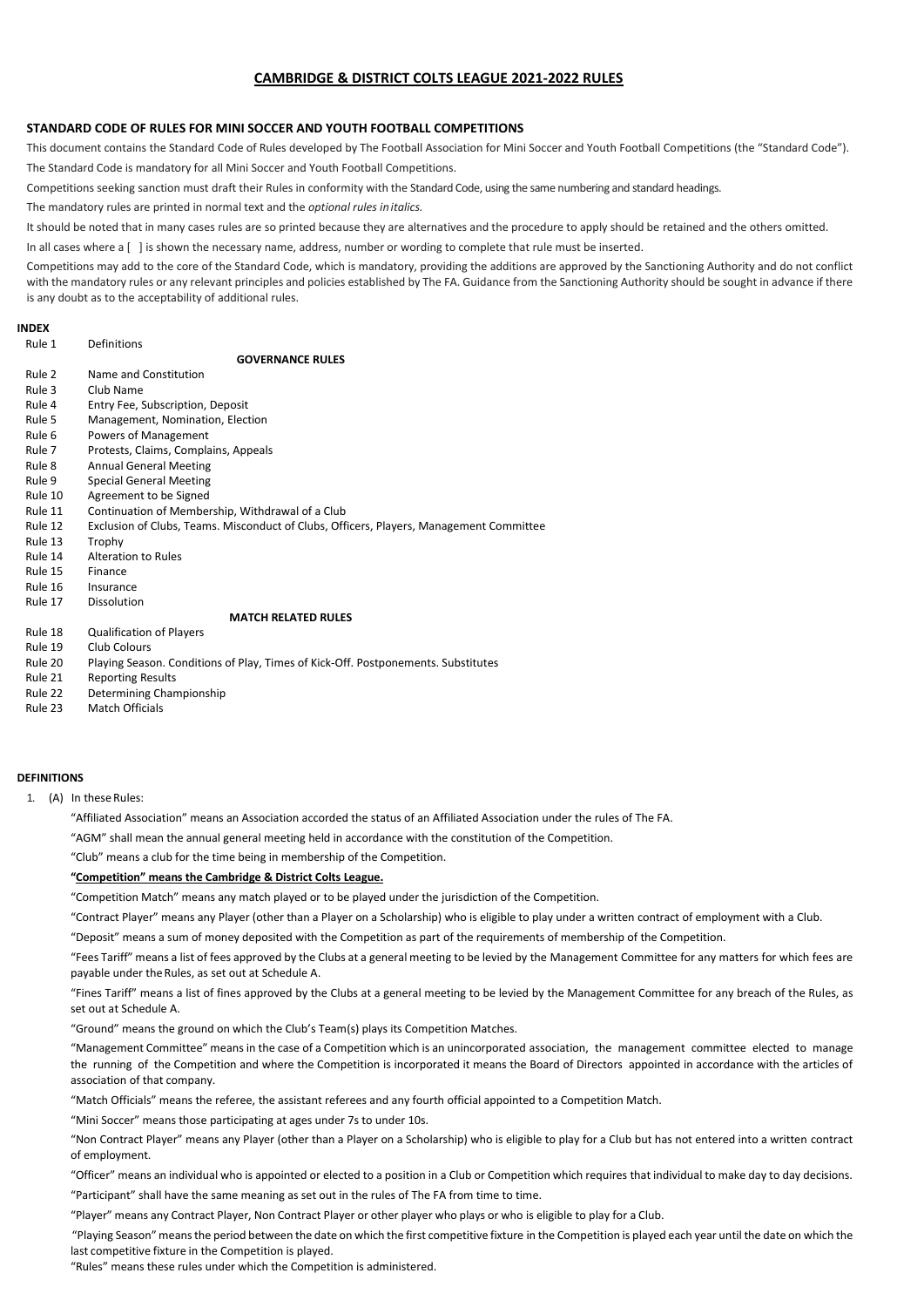"Sanctioning Authority" means The FA, the Cambridgeshire County Football AssociationLimited.

"Scholarship" means a Scholarship as set out in Rule C 3 (a) (i) of the rules of The FA.

"Season" means the period of time between an AGM and the subsequent AGM.

"Secretary" means such person or persons appointed or elected to carry out the administration of the Competition.

"SGM" means a special general meeting held in accordance with the constitution of the Competition.

"Team" means a team affiliated to a Club, including where a Club provides more than one team in the Competition in accordance with the Rules.

"The FA" means The Football Association Limited.

"written" or "in writing" means the representation or reproduction of words or symbols or other information in a visible form by any method or combination of methods, whether sent or supplied in electronic form or otherwise.

"Youth Football" means those participating at ages under 11s to under 18s.

(B) Unless stated otherwise, terms referring to natural persons are applicable to both genders. Any term in the singular applies to the plural and vice-versa.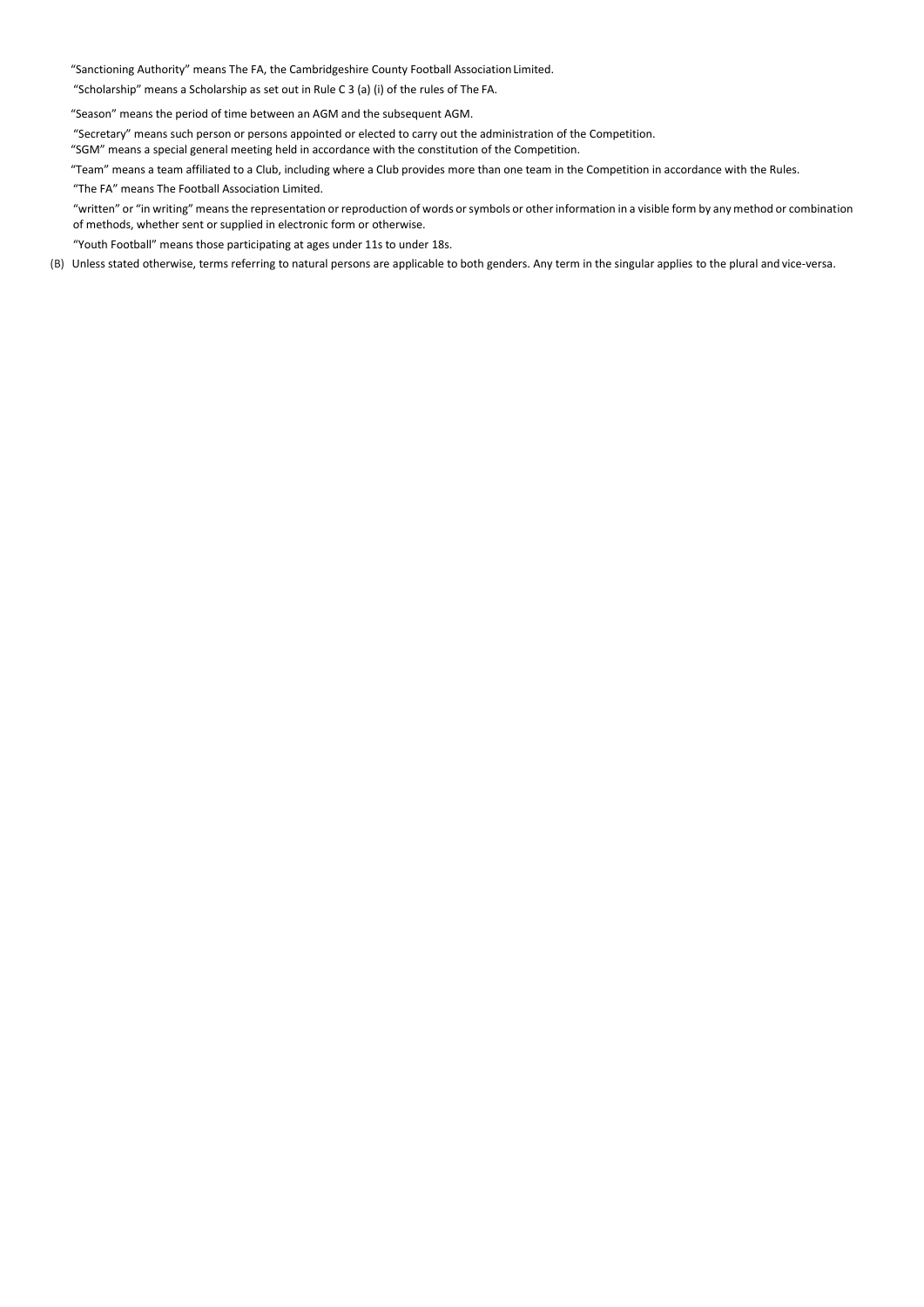# **GOVERNANCE RULES**

# **COMPETITION NAME AND CONSTITUTION**

- $\overline{2}$
- (A) The Competition will be known as The Cambridge and District Colts League. The Clubs participating in the Competition must be members of the Competition. A Club which ceases to exist or which ceases to be entitled to play in the Competition for any reason whatsoever shall thereupon automatically cease to be a member of the Competition.
- (B) This Competition shall consist of not more than 120 Clubs approved by the Sanctioning Authority.
- (C) The geographical area covered by the Competition membership shall be an area contained within a 25 mile radius of the centre of Cambridge.
- (D) The administration of the Competition under these Rules will be carried out by the Competition acting (save where otherwise specifically mentioned herein) through the Management Committee in accordance with the rules, regulations and policies of The FA.
- (E) All Clubs shall adhere to the Rules. Every Club shall be deemed, as a member of the Competition to have accepted the Rules and to have agreed to abide by the decisions of the Management Committee in relation thereto, subject to the provisions of Rule 7.
- (F) The Rules are taken from the Standard Code of Rules for Youth Competitions (the "Standard Code") determined by The FA from time to time. In the event of any omissions from the Standard Code then the requirements of the Standard Code shall be deemed to apply to the Competition.
- (G) All Clubs must be affiliated to an Affiliated Association and their names and particulars shall be returned annually by the appointed date in a manner prescribed by the Sanctioning Authority and must have a constitution approved by the Sanctioning Authority. Failure to comply with this Rule will result in a fine in accordance with the Fines Tariff.

This Competition shall apply annually for sanction to the Sanctioning Authority and the constituent Teams of Clubs may be grouped in divisions, each not exceeding 12 in number.

- (H) Inclusivity and Non-discrimination
	- (i) The Competition and each Club must be committed to promoting inclusivity and to eliminating all forms of discrimination and should abide and adhere to The FA Equality Policy and any legislative requirements (to include those contained in the Equality Act 2010).
	- (ii) This Competition and each Club must make every effort to promote equality by treating people fairly and with respect, by recognising that inequalities may exist, by taking steps to address them and by providing access and opportunities for all members of the community, irrespective of age, gender, gender reassignment, sexual orientation, marital status, race, nationality, ethnic origin, colour, religion or belief, ability or disability orotherwise.
	- Any alleged breach of the Equality Act 2010 legislation must be referred to the appropriate Sanctioning Authority for investigation.
- (I) Clubs must comply with the provisions of any initiatives of The FA which are adopted by the Competition including, but not limited to, Charter Standard and RESPECT programmes. Failure to comply with this Rule will result in a fine in accordance with the Fines Tariff.
- (J) All Participants shall abide by The Football Association Regulations for Safeguarding Children as determined by The FA from time to time.
- (K) Clubsshall not enter any of their Teams playing at a particular age group in the Competition in any other competition (with the exception of FA and County FA Competitions) except with the written consent of the Management Committee. Failure to comply with this Rule will result in a fine in accordance with the FinesTariff.
- (L) At the AGM or a SGM called for the purpose, a majority of the delegates present shall have power to decide or adjust the constitution of the divisions at their discretion. When necessary this Rule shall take precedence over Rule 22.

### **CLUB NAME**

3. Any Club wishing to change its name must obtain permission from the Sanctioning Authority and from the Management Committee. Failure to comply with this Rule will result in a fine in accordance with the Fines Tariff.

#### **ENTRY FFE, SUBSCRIPTION, DEPOSIT**

4. (A) Applications by Clubs for admission to the Competition or the entry of an additional Team(s) from the same Club must be made in writing to the Secretary and must be accompanied by an entry fee per Club as set out in the Fees Tariff, which shall be returned in the event of non-election.

At the discretion of the voting members present applications, of which due notice has been given, may be received at the AGM or a SGM or on a date agreed by the Management Committee.

- (B) The annual subscription shall be payable in accordance with the Fees Tariff per Team and shall be payable on or before July 1st in each year.
- (C) A Deposit of up to £100 if requested shall be payable in accordance with the Fees Tariff per Club and shall be payable on or before July 1<sup>st</sup> in each year. Failure to comply with this Rule will result in a fine in accordance with the Fines Tariff.
- (D) A Club shall not participate in this Competition until the entry fee, annual subscription and Deposit (if required) have been paid.
- (E) If requested by the Competition, Clubs must advise annually to the Secretary in writing by July 1st of its Sanctioning Authority affiliation number for the forthcoming Playing Season. Clubs must advise the Secretary in writing, or on the prescribed form, of details of its headquarters, its Officers and any other information required by the Competition. Failure to comply with this Rule will result in a fine in accordance with the Fines Tariff.
- (F) An all-female team can apply to the Competition to play an age group down in a mixed gender competition, subject to rule 8A(iii)&(iv) and provided the team has obtained approval from its Sanctioning Authority.

# **MANAGEMENT, NOMINATION, ELECTION**

- 5. (A) The Management Committee shall comprise the Officers of the Competition and 7 members who shall all be elected at the AGM.
	- A Life Vice President may be nominated by the Management Committee and elected by clubs having served as an Officer or Committee Member for a period of not less than 10 years, and shall constitute a permanent member of the League Committee until death.
	- (B) Retiring Officers shall be eligible to become candidates for re-election without nomination provided that the Officer notifies the Secretary in writing not later than April 30th in eachyear.

All other candidates for election as Officers of the Competition or members of the Management Committee shall be nominated to the Secretary in writing, signed by the secretaries of two Clubs, not later than June 1<sup>st</sup> in each year. Names of the candidates for election shall be circulated with the notice of the AGM. In the event of there being no nomination in accordance with the foregoing for any office, nominations may be received at the AGM.

(C) The Management Committee shall meet as and when required, save that no more than three calendar months shall pass between each meeting.

On receiving a requisition signed by two-thirds (2/3) of the members of the Management Committee the Secretary shall convene a meeting of the Management Committee.

(D) Except where otherwise mentioned all communications shall be addressed to the Secretary who shall conduct the correspondence of the Competition and keep a record of its proceedings.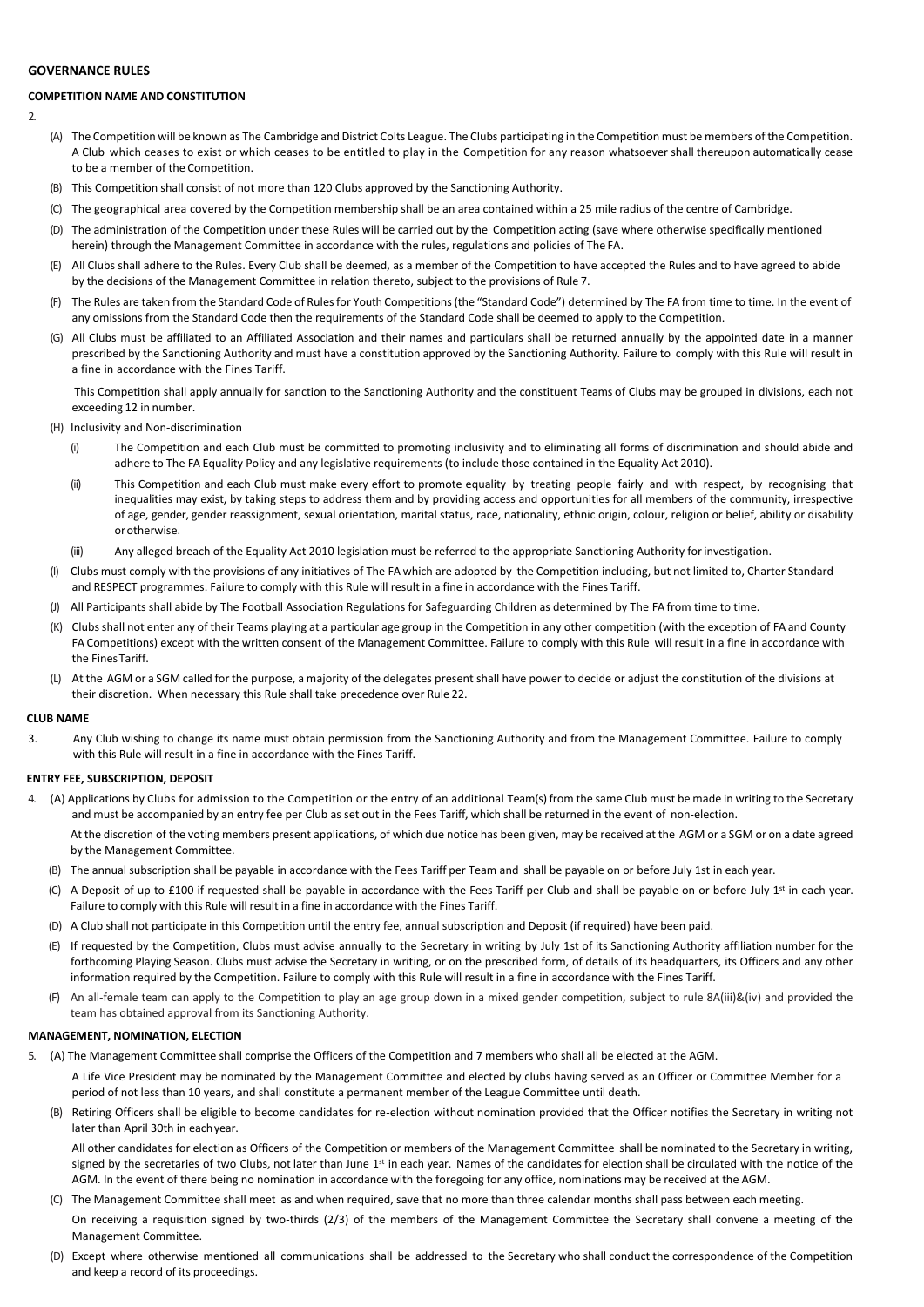(E) All communicationsreceived from Clubs must be conducted through their Officers and sent to the Secretary. Failure to comply with this Rule will result in a fine in accordance with the Fines Tariff.

### **POWERS OF MANAGEMENT**

- 6. (A) The Management Committee may appoint sub-committees and delegate such of their powers as they deem necessary. The decisions of all sub-committees shall be reported to the Management Committee for ratification. The Management Committee shall have power to deal only with matters within the Competition and not for any matters of misconduct that are under the jurisdiction of The FA or Affiliated Association.
	- (B) Subject to the permission of the Sanctioning Authority having been obtained the Management Committee may order a match or matches to be played each Season, the proceeds to be devoted to the funds of the Competition and, if necessary, may call upon each Club (including any club which may have withdrawn during the Season) to contribute equally such sums as may be necessary to meet any deficiency at the end of the Season.
	- (C) Each member of the Management Committee shall have the right to attend and vote at all Management Committee meetings and have one vote thereat, but no member shall be allowed to vote on any matters directly appertaining to such member or to the Club so represented or where there may be a conflict of interest. (This shall also apply to the procedure of any sub-committee).

In the event of the voting being equal on any matter, the Chairman of the Management Committee shall have a second or casting vote.

(D) The Management Committee shall have powers to apply, act upon and enforce these Rules and shall also have jurisdiction over all matters affecting the Competition. Any action by the Competition must be taken within 28 days of the Competition being notified.

With the exception of Rules 6(I), 8(H) and 9, for all alleged breaches of a Rule the Management Committee shall issue a formal written charge to the Club concerned. The Club charged shall be given 7 days from the date of notification of the charge to reply. In such reply a Club may:-

- (i) Accept the charge and submit in writing a case of mitigation for consideration by the Management Committee on the papers; or
- (ii) Accept the charge and notify that it wishesto put its case of mitigation at a hearing before the Management Committee; or
- (iii) Deny the charge and submit in writing supporting evidence for consideration by the Management Committee on the papers; or
- (iv) Deny the charge and notify that it wishes to put its case of mitigation at a hearing before the Management Committee.

Where the Club charged fails to respond within 7 days, the Management Committee shall determine the charge in such manner and upon such evidence as it considers appropriate.

Where required, hearings shall take place as soon as reasonably practicable following receipt of the reply of the Club as more fully set out above.

Having considered the reply of the Club (whether in writing or at a hearing), the Management Committee shall make its decision and, in the event that the charge is accepted or proven, decide on the appropriate penalty (with reference to the Fines Tariff where applicable).

The maximum fine permitted for any breach of a Rule is £100 and, when setting any fine, the Management Committee must ensure that the penalty is proportional to the offence, taking into account any mitigating circumstances.

No Participant under the age of 18 can be fined.

All breaches of the Laws of the Game or the Rules and Regulations of The FA shall be dealt with in accordance with FA Rules by the appropriate Association.

- (E) All decisions of the Management Committee shall be binding subject to the right of appeal in accordance with Rule 7.
- Decisions of the Management Committee must be notified in writing to those concerned within 7 days.
- (F) 5 of its members shall constitute a quorum for the transaction of business by the Management Committee and 3 for any sub-committee thereof.
- (G) The Management Committee, as it may deem necessary, shall have power to fill, in an acting capacity, any vacancies that may occur amongst theirnumber.
- (H) A Club must comply with an order or instruction of the Management Committee, and must attend to the business and/or the correspondence of the Competition to the satisfaction of the Management Committee. Failure to comply with this Rule will result in a fine in accordance with the Fines Tariff.
- (I) Subjectto a Club'sright of appeal in accordance with Rule 7 below, all fines and charges must be paid within 14 days of the date of notification of the decision. Any Club failing to do so will be fined in accordance with the Fines Tariff. Further failure to pay the fine including the additional fine within a further 14 days will result in fixtures being withdrawn until such time as the outstanding fines are paid.
- (J) A member of the Management Committee appointed by the Competition to attend a meeting or Competition Match may have any reasonable expenses incurred refunded by the Competition.
- (K) The Management Committee shall have the power to fill any vacancy that may occurin the membership of the Competition between the AGM or SGM called to decide the constitution and the commencement of the Playing Season.
- (L) The business of the Competition as determined by the Management Committee may be transacted by electronic mail or facsimile.

### **PROTESTS, CLAIMS, COMPLAINTS, APPEALS**

- 7. (A) (i) All questions of eligibility, qualification of Players or interpretations of the Rules shall be referred to the Management Committee or a subcommittee duly appointed by the Management Committee.
	- (ii) Objections relevant to the dimensions of the pitch, goals, flag posts or other facilities of the venue will not be entertained by the Management Committee unless a protest is lodged with the referee before the commencement of the Competition Match.
	- (B) Except in cases where the Management Committee decide that there are special circumstances, protests and complaints (which must contain full particulars of the grounds upon which they are founded) must be lodged with the Secretary within 7 days (excluding Sundays) of the Competition Match or occurrence to which they refer. A protest or complaint shall not be withdrawn except by permission of the Management Committee. A member of the Management Committee who is a member of any Club involved shall not be present (except as a witness or representative of his Club) when such protest or complaint is being determined.
	- (C) No protest of whatever kind shall be considered by the Management Committee unlessthe complaining Club shall have deposited with the Secretary a sum in accordance with the Fees Tariff. This may be forfeited in whole or in part in the event of the complaining or protesting Club losing its case. The Competition shall have power to order the defaulting Club orthe Club making a losing or frivolous protest or complaint to pay the expenses of the inquiry or to order that the costs to be shared by the parties.
	- (D) All parties to a protest or complaint must receive a copy of the submission and must be afforded an opportunity to make a statement at least 7 days prior to the protest or complaint being heard.
		- (i) All parties must have received 7 days' notice of the hearing should they be instructed to attend.
		- (ii) Should a Club elect to state its case in person then it should forward a deposit of £ 30 and indicate such when forwarding the written response.
	- (E) The Management Committee shall also have power to compel any party to the protest to pay such expenses as the Management Committee shall direct.
	- (F) Any appeal against a decision of the Management Committee must be lodged with the Sanctioning Authority within 14 days of the posting of the written notification of the decision causing the appeal, accompanied by a fee (as set out in the Fees Tariff), which may be forfeited in the event of the appeal not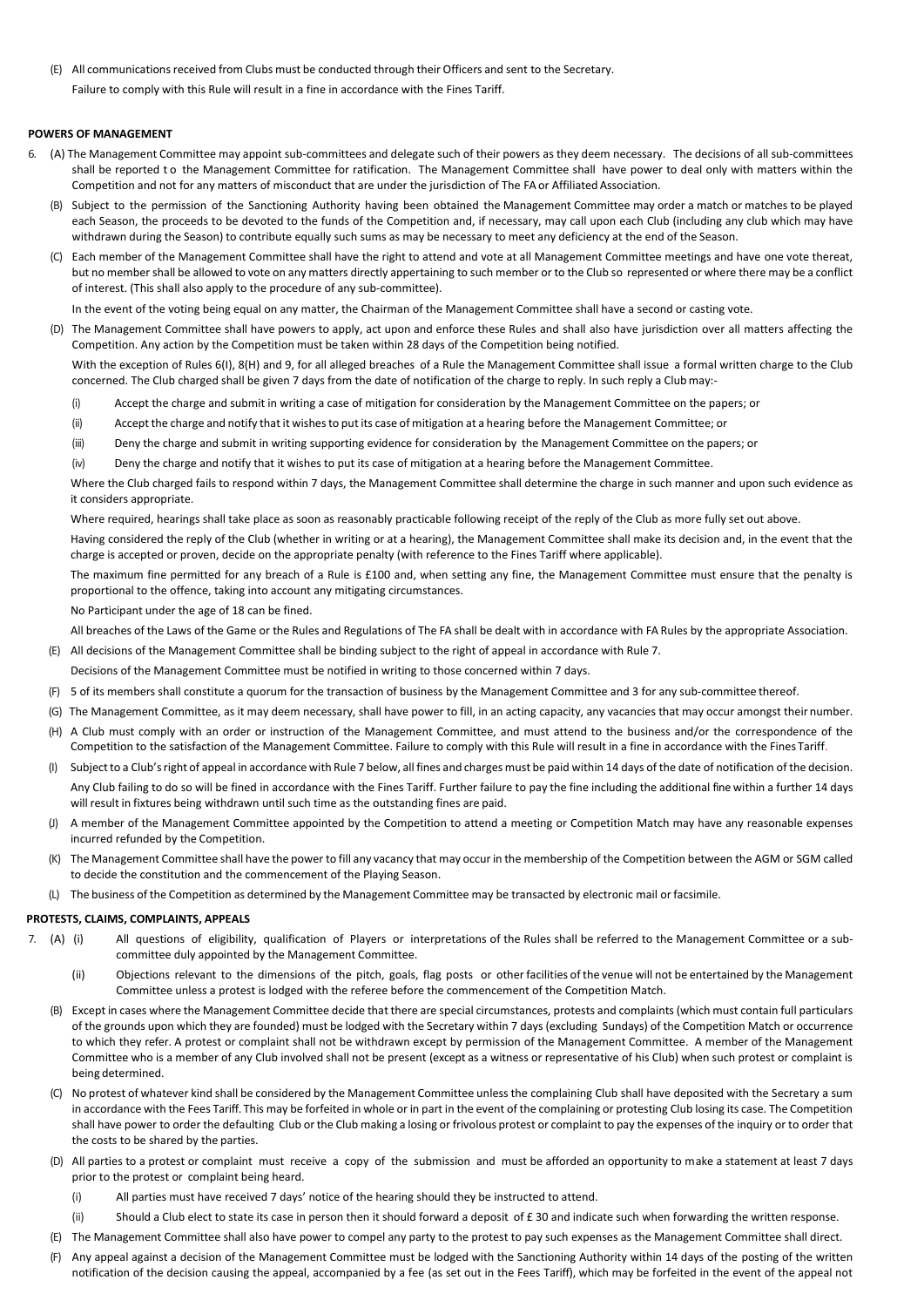being upheld. A copy of the appeal must also be sent to the Secretary. The procedure for the appeal shall be determined by the Sanctioning Authority, in such respect the Sanctioning Authority may (but is not obliged to):

(i) invite submissions by the parties involved; or

- (ii) convene a hearing to hear the appeal; or
- (iii) permit new evidence; or
- (iv) impose deadlines as are appropriate.

Any appeal shall not involve a rehearing of the evidence considered by the Management Committee.

(F) No appeal can be lodged against a decision taken at an AGM or SGM unless this is on the ground of unconstitutional conduct.

# **ANNUAL GENERAL MEETING**

- 8. (A) The AGM shall be held not later than June 30th in each year. At this meeting the following business shall be transacted provided that at least two thirds of its members are present and entitled to vote:-
	- (i) To receive and confirm the minutes of the preceding AGM.
	- (ii) To receive and adopt the annual report, balance sheet and statement of accounts.
	- (iii) Election of Clubs to fill vacancies.
	- (iv) Constitution of the Competition for the ensuing Season.
	- (v) Election of Officers of the Competition and the Management Committee members.
	- (vi) Appointment of auditors.
	- (vii) Alteration of Rules, if any (see Rule 14).
	- (viii) Fix the date for the commencement of the Playing Season and kick off times applicable to the Competition.
	- (ix) Fix the date for the end of the Playing Season.
	- (x) Other business of which due notice shall have been given and accepted as being relevant to an AGM.
	- (B) A copy of the duly verified balance sheet, statement of accounts and agenda shall be forwarded to each Club at least 14 days prior to the meeting together with any proposed Rule changes.
	- (C) A signed copy of the duly verified balance sheet and statement of accounts shall be sent to the Sanctioning Authority within 14 days of its adoption by the AGM.
	- (D) Each Club shall be empowered to send two delegatesto an AGM. Each Club shall be entitled to one vote only. 14 days' notice shall be given of anyAGM.
	- (E) Clubs who have withdrawn their membership of the Competition during the Playing Season being concluded or who are not continuing membership shall be entitled to attend but shall vote only on matters relating to the Season being concluded. This provision will not apply to Clubs expelled in accordance with Rule 12.
	- (F) All voting shall be conducted by a show of voting cards unless a ballot be demanded by at least 50% of the delegates qualified to vote or the Chairman so decides.
	- (G) No individual shall be entitled to vote on behalf of more than one Club.
	- (H) Any continuing Club must be represented at the AGM. Failure to comply with this Rule will result in a fine in accordance with the FinesTariff.
	- (I) Officers of the Competition and Management Committeemembersshall be entitled to attend and vote at an AGM.
	- (J) Where a Competition is an incorporated entity, the Officers of the Competition shall ensure that the Articles of Association of the Competition are consistent with the requirements of these Rules.

### **SPECIAL GENERAL MEETINGS**

Upon receiving a requisition signed by two-thirds (2/3) of the Clubs in membership the Secretary shall call a SGM.

The Management Committee may call a SGM at any time.

At least seven (7) days' notice shall be given of a meeting under this Rule, together with an agenda of the business to be transacted at such meeting.

Each Club shall be empowered to send two delegates to all SGMs. Each Club shall be entitled to one vote only.

Any Club failing to be represented at a SGM shall be fined in accordance with the Fines Tariff.

Officers of the Competition and Management Committee members shall be entitled to attend and vote at all SGMs.

### **AGREEMENT TO BE SIGNED**

10. Each Club shall complete and sign the following agreement which shall be deposited with the Competition together with the application for membership for the coming Season, or upon indicating that the Club intends to compete.

"We, (A), (name)……..of (address)…… (Chairman)/Director and (B) (name)….. of ……….(address)……. (Secretary/Director) of …… Football Club (Limited) have been provided with a copy of the Rules and Regulations of the Cambridge and District Colts League Competition and do hereby agree for and on behalf of the said Club, if elected or accepted into membership, to conform to those Rules and Regulations and to accept, abide by and implement the decisions of the Management Committee of the Competition, subject to the right of appeal in accordance with Rule 7."

The agreement shall be signed by:

- (i) Where a Club is an unincorporated association, the Club chairman and secretary; or
- (ii) Where a Club is an incorporated entity, two directors of the Club.

Any alteration of the chairman and /orsecretary of the Club on the above agreement must be notified to the County Football Association(s) to which the Club is affiliated and to the Secretary.

Failure to comply with this Rule will result in a fine in accordance with the Fines Tariff.

# **CONTINUATION OF MEMBERSHIP, WITHDRAWAL OF A CLUB**

- 11. (A) Any Club intending, or having a provisional intention, to withdraw a Team from the Competition must do so at least 30 days before the AGM. This does not apply to a Club moving in accordance with Rule 22(B). Failure to comply with this Rule will result in a fine in accordance with the Fines Tariff.
	- (B) The Management Committee shall have the discretion to deal with a Team being unable to start or complete its fixtures for a Playing Season, including but not limited to, issuing a fine in accordance with the Fines Tariff.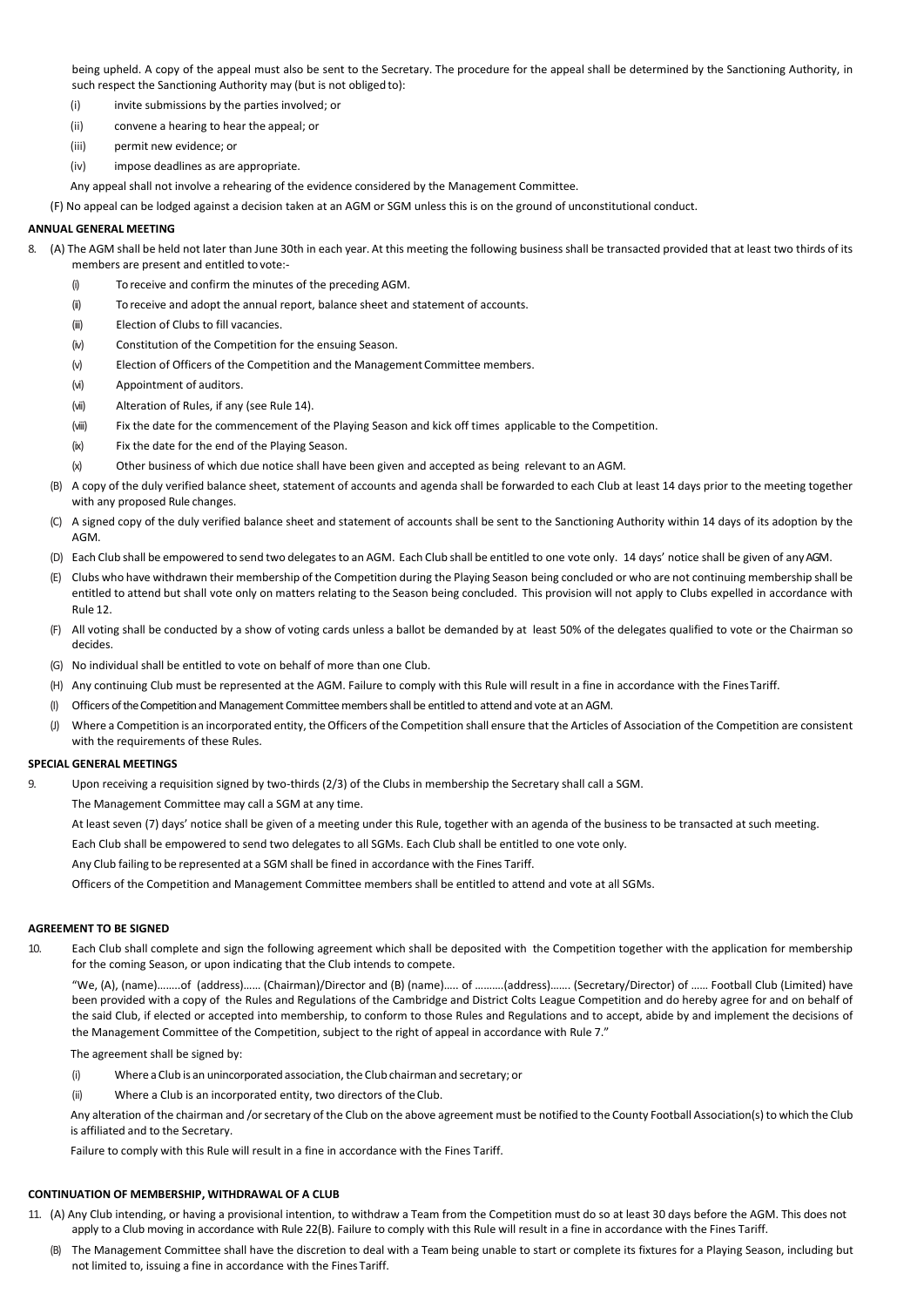(C) Notwithstanding the powers of the Management Committee pursuant to Rule 6(I), in the event of a Club failing to discharge all itsfinancial obligationsto the Competition in excess of £50, the Management Committee shall be empowered to refer the debt under The FA Football Debt Recovery provisions.

### **EXCLUSION OF CLUBS OR TEAM. MISCONDUCT OF CLUBS, OFFICERS, PLAYERS, MANAGEMENT COMMITTEE**

- 12. (A) At the AGM or SGM called for the purpose in accordance with the provisions of Rule 9, notice of motion having been duly circulated on the agenda by direction of the Management Committee, the accredited delegates present shall have the power to: (i) remove a member of the Management Committee from office, (ii) exclude any Club or Team from membership, both of which must be supported by more than two-thirds (2/3) of those present and voting. Voting on this point shall be conducted by ballot. A member of the Management Committee or Club which is the subject of the vote being taken shall be excluded from voting.
	- (B) At the AGM, or at a SGM called for the purpose in accordance with the provisions of Rule 9, the accredited delegates present shall have the power to exclude from further participation in the Competition any Club or Team whose conduct has, in their opinion, been undesirable, which must be supported by more than two-thirds (2/3) of those present and voting. Voting on this point shall be conducted by ballot. A Club whose conduct is the subject of the vote being taken shall be excluded fromvoting.
	- (C) Any Officer or member of a Club proved guilty of either a breach of Rule, other than field offences, or of inducing or attempting to induce a Player or Players of another Club in the Competition to join them shall be liable to such penalty as a General Meeting or Management Committee may decide, and their Club shall also be liable to expulsion in accordance with the provisions of clauses (A) and/or (B) of this Rule.

#### **TROPHY**

13. (A) The following agreement shall be signed on behalf of the winners of the cup or trophy:-

"We A [name]and B [name], the Chairman and Secretary of [ ] FC(Limited), members of and representing the Club, having been declared winners of [ ] cup or trophy, and it having been delivered to us by the Competition, do hereby on behalf of the Club jointly and severally agree to return the cup or trophy to the Competition Secretary on or before [ ]. If the cup or trophy is lost or damaged whilst under our care we agree to refund to the Competition the amount of its current value or the cost of its thorough repair."

Failure to comply will result in a fine in accordance with the Fines Tariff.

(B) At the close of each Competition awards may/shall be made to the winners and runners-up if the funds of the Competition permit.

### **ALTERATION TO RULES**

14. Alterations, for which consent has been given by the Sanctioning Authority,shall be made to these Rules only at the AGM or at a SGM specially convened for the purpose called in accordance with Rule 9. Any alteration made during the Playing Season to these Rules shall not take effect until the following Playing Season.

Notice of proposed alterations to be considered at the AGM shall be submitted to the Secretary by April 1st in each year. The proposals, together with any proposals by the Management Committee, shall be circulated to the Clubs by April 7th and any amendments thereto shall be submitted to the Secretary by April 21st. The proposals and proposed amendments thereto shall be circulated to Clubs with the notice of the AGM. A proposal to change a Rule shall be carried if a majority of those present, entitled to vote and voting are in favour.

A copy of the proposed alterations to Rules to be considered at the AGM or SGM shall be submitted to the Sanctioning Authority at least 28 days prior to the date of the meeting.

#### **FINANCE**

- 15. (A) The Management Committee shall determine with which bank or other financial institution the funds of the Competition will be lodged.
	- (B) All expenditure in excess of £100 shall be approved by the Management Committee. Cheques shall be signed by at least two Officers nominated by the ManagementCommittee.
	- (C) The financial year of the Competition will end on May  $31^{st}$ .
	- (D) The books, or a certified balance sheet, of a Competition shall be prepared and shall be verified annually by a suitably qualified person(s) who shall be appointed at the AGM.

### **INSURANCE**

- 16. (A) All Clubs must have valid public liability insurance cover of at least ten million pounds (£10,000,000) at all times.
	- (B) All Clubs must have valid personal accident cover for all Players registered with them from time to time. The Players' personal accident insurance cover must be in place prior to the Club taking part in any Competition Match and shall be at least equal to the minimum recommended cover determined from time to time by the Sanctioning Authority. In instances where The FA is the Sanctioning Authority, the minimum recommended cover will be the cover required by the Affiliated Association to which a Club affiliates.

Failure to comply with Rule 16(A) or 16(B) will result in a fine in accordance with the Fines Tariff.

#### **DISSOLUTION**

- 17. (A) Dissolution of the Competition shall be by resolution approved at a SGM by a majority of three quarters (3/4) of the members present and shall take effect from the date of the relevant SGM.
	- (B) In the event of the dissolution of the Competition, the members of the Management Committee are responsible for the winding up of the assets and liabilities of the Competition.
	- (C) The Management Committee shall deal with any surplus assets as follows:
		- (i) Any surplus assets, save for a trophy or any other presentation, remaining after the discharge of the debts and liabilities of the Competition shall be transferred only to another Competition or Affiliated Association or The Football Association Benevolent Fund or to such other charitable or benevolent object in the locality of the Competition as determined by resolution at or before the time of winding up, and approved in writing by the Sanctioning Authority.
		- (ii) If a Competition is discontinued for any reason a trophy or any other presentation shall be returned to the donor if the conditions attached to it so provide or, if not, dealt with as the Sanctioning Authority may decide.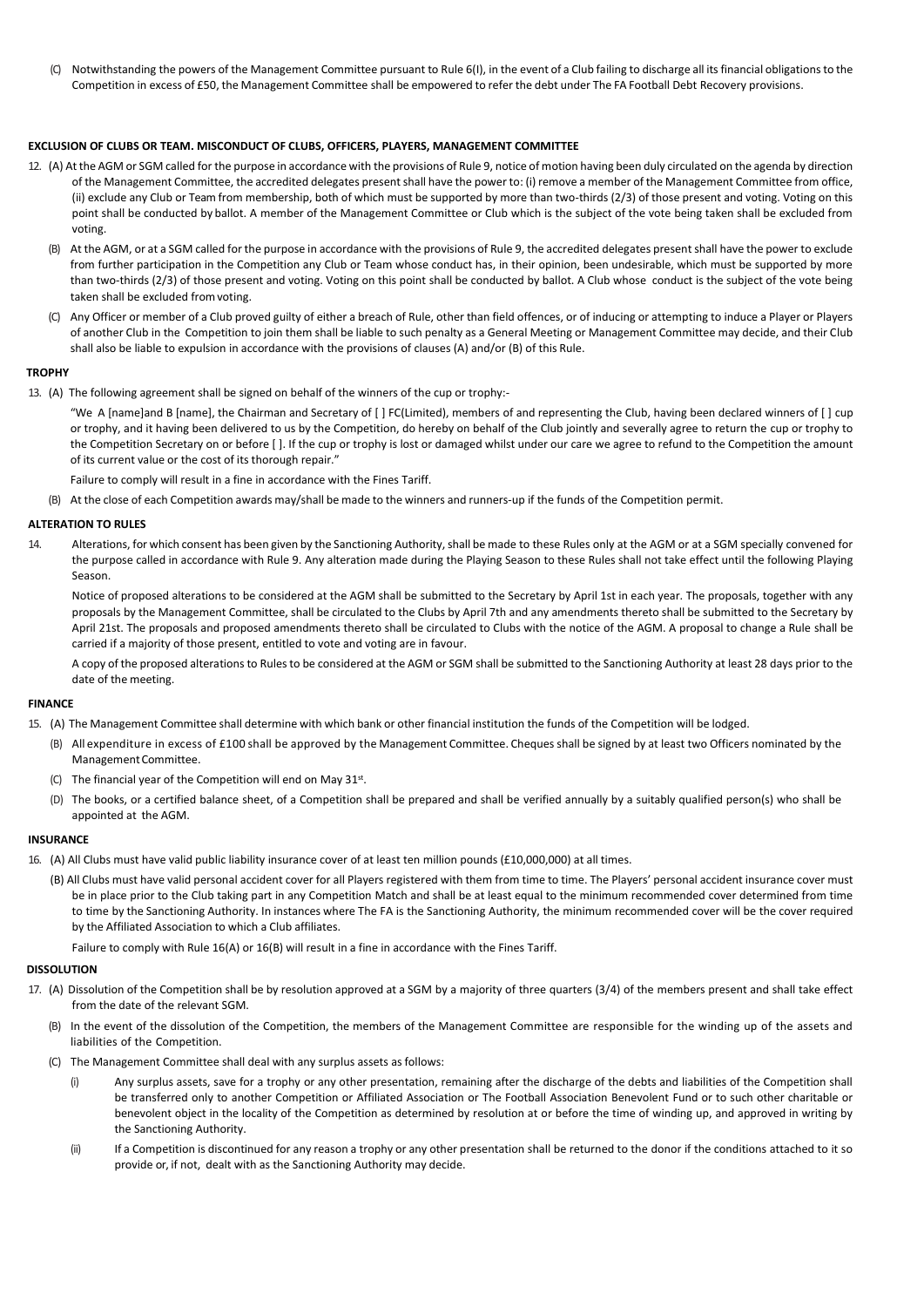# **MATCH RELATED RULES**

# **QUALIFICATION OF PLAYERS**

18. (A) (i) A Player is one who, being in all other respects eligible, has:-

Registered through the FA Player Registration System, also known asthe Whole Game System.

A player must fully and correctly complete a Club Registration document and those details be submitted to the Registration Secretary through WGS by 5.00pm on the day prior to the Competition match. The Club Registration document must incorporate any known serious medical conditions and emergency details of the players parents or guardians, these details must be available at matches and training events that the player attends within the management of the Club or Competition. The original document should be retained by the Club.

A player shall not play until his/her name appears on a Club Team listing on Fulltime. A maximum of 18 players playing 9v9, 20 playing 11v11 up to U16, and 25 players at U17 and U18, may be registered in any one season.

Any registration which is sent by either of the means set out at Rules 18(A) (i)(a) or (b) above that is not fully and correctly completed will be returned to the Club unprocessed. If a Club attemptsto register a player via WGS butdoes notfully and correctly complete the necessary information via WGS, the registration will not be processed.

For Clubs registering Players under Rules 18(A) (i) (a) or (b) registration details will be provided in a format to be determined by the Competition. All Clubs must register Players via WGS (under Rule 18 (A) (i) (c)) and Clubs must access WGS in order to complete the registration process.

Failure to comply with this Rule will result in a fine in accordance with the Fines Tariff.

(B) (i) Contract Players are not permitted in this Competition with the exception of those Players who are registered under contract with the same Club who have a Team operating at Steps 1 to 6 of the National League System.

It is the responsibility of each Club to ensure that any Player registered to the Club has, where necessary, the required International Transfer Certificate. Clearance is required for any Player aged 10 and over crossing borders including Wales, Scotland and Ireland.

- (ii) A Player registered with a Premier League or English Football League Academy under the Elite Player Performance Plan contained within Youth Development Rules will not be permitted to play in this Competition. Details of the Youth Development Rules are published on The FAwebsite. A Player registered with a FA Girls' Regional Talent Club may play in this Competition subject to the FA Programme for Excellence (Female) Regulations.
- (iii) Each Team must have the following number of Players registered 14 days before the start of each Playing Season:

| <b>FORMAT</b>   | <b>MINIMUM NUMBER</b> |
|-----------------|-----------------------|
| 5v <sub>5</sub> | 5                     |
| 7v7             |                       |
| 9v9             | 9                     |
| 11v11           | 11                    |

Failure to comply with this Rule will result in a fine in accordance with the Fines Tariff.

(C) A child who has not attained the age of 6 shall not play, and shall not be permitted or encouraged to play, in a match of any kind.

The relevant age for each Player is determined by his or her age as at midnight on 31 August of the relevant Playing Season i.e. children who are aged 6 as at midnight on 31 August in a Playing Season (together with those who attain the age of 6 during the Playing Season) will be classed as Under 7 Players for that Playing Season. Children who are aged 7 as at midnight on 31 August in a Playing Season will be classed as Under 8 Players for that Playing Season, and so on.

Notwithstanding the above, a child is permitted to play up in the age group above his or her chronological age group, irrespective of any changes of format or competition structure, save that a child who attains the age of 6 after 31 August is permitted to play only in the Under 7 age group, and may not play in the Under 8 age group, for that Playing Season. Girls in all female teams may also be permitted to play an age group down in accordance with Rule 4(F).

The age groups that children are eligible to play in are set out in the table below, along with the permitted football formats for each of those age groups. Children shall not play, and shall not be permitted or encouraged to play, in a match between sides of more than the stated number of players, according to their age group:

| Age on<br>31 August of         | Eligible<br>Age | Maximum<br>Permitted | Minimum<br><b>Pitch Sizes</b> |               | Maximum<br><b>Pitch Sizes</b> |                | Recommended<br><b>Goal Sizes</b> | Ball           |
|--------------------------------|-----------------|----------------------|-------------------------------|---------------|-------------------------------|----------------|----------------------------------|----------------|
| the relevant<br>Playing Season | Groups          | Format               | Yards                         | <b>Metres</b> | Yards                         | <b>Metres</b>  | in feet                          | Size           |
|                                | Under 7         | 5v5                  | $30 \times 20$                | 27.45 x 18.3  | 40 x 30                       | 36.3 x 27.45   | $12 \times 6$                    | 3              |
| 6                              | Under 8         |                      | $30 \times 20$                | 27.45 x 18.3  | 40 x 30                       | 36.3 x 27.45   | $12 \times 6$                    |                |
|                                | Under 8         | 5v5                  | 30 x 20                       | 27.45 x 18.3  | 40 x 30                       | 36.3 x 27.45   | $12 \times 6$                    |                |
| $\overline{7}$                 | Under 9         | 7v7                  | 50 x 30                       | 45.75 x 27.45 | 60 x 40                       | 54.9 x 36.6    | $12 \times 6$                    | 3              |
| 8                              | Under 9         | 7v7                  | 50 x 30                       | 45.75 x 27.45 | 60 x 40                       | 54.9 x 36.6    | $12 \times 6$                    | 3              |
|                                | Under 10        |                      | $50 \times 30$                | 45.75 x 27.45 | 60 x 40                       | 54.9 x 36.6    | $12 \times 6$                    | 3              |
|                                | Under 10        | 7v7                  | 50 x 30                       | 45.75 x 27.45 | 60 x 40                       | 54.9 x 36.6    | $12 \times 6$                    | 3              |
| 9                              | Under 11        | 9v9                  | 70 x 40                       | 64 x 36.6     | 80 x 50                       | 73.15 x 45.75  | $16 \times 7$                    | $\overline{4}$ |
| 10                             | Under 11        | 9v9                  | 70 x 40                       | 64 x 36.6     | 80 x 50                       | 73.15 x 45.75  | $16 \times 7$                    |                |
|                                | Under 12        |                      | $70 \times 40$                | 64 x 36.6     | 80 x 50                       | 73.15 x 45.75  | $16 \times 7$                    | 4              |
|                                | Under 12        | 9v9                  | 70 x 40                       | 64 x 36.6     | 80 x 50                       | 73.15 x 45.75  | $16 \times 7$                    |                |
| 11                             | Under 13        | 11v11                | $90 \times 50$                | 82.3 x 45.75  | $100 \times 60$               | 91.44 x 54.9   | $21 \times 7$                    | 4              |
|                                | Under 13        |                      | $90 \times 50$                | 82.3 x 45.75  | $100 \times 60$               | 91.44 x 54.9   | $21 \times 7$                    |                |
| 12                             | Under 14        | 11v11                | 90 x 50                       | 82.3 x 45.75  | $100 \times 60$               | 91.44 x 54.9   | $21 \times 7$                    | 4              |
|                                | Under 14        |                      | $90 \times 50$                | 82.3 x 45.75  | $100 \times 60$               | 91.44 x 54.9   | $21 \times 7$                    | 4              |
| 13                             | Under 15        | 11v11                | $90 \times 50$                | 82.3 x 45.75  | 110 x 70                      | 100.58 x 64    | $24 \times 8$                    | 5              |
|                                | Under 15        |                      | 90 x 50                       | 82.3 x 45.75  | 110 x 70                      | 100.58 x 64    | $24 \times 8$                    |                |
| 14                             | Under 16        | 11v11                | 90 x 50                       | 82.3 x 45.75  | 110 x 70                      | 100.58 x 64    | $24 \times 8$                    | 5              |
|                                | Under 16        |                      | $90 \times 50$                | 82.3 x 45.75  | 110 x 70                      | 100.58 x 64    | $24 \times 8$                    |                |
| 15                             | Under 17        | 11v11                | 100 x 50                      | 91.44 x 45.75 | 130 x 100                     | 118.87 x 91.44 | $24 \times 8$                    | 5              |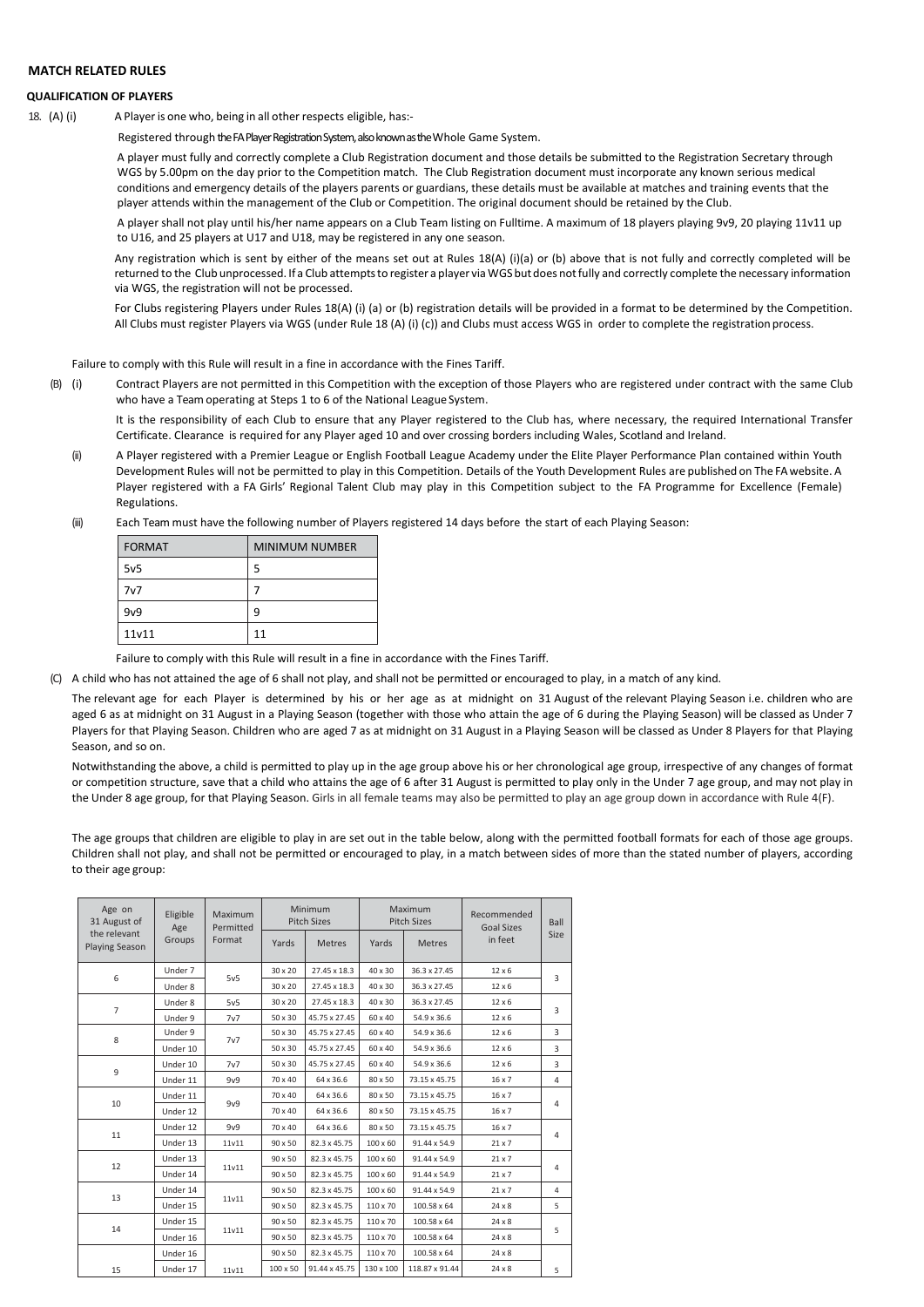|    | Under 18 |       |  | 100 x 50 91.44 x 45.75 3 130 x 100 1 118.87 x 91.44   | $24 \times 8$ |  |
|----|----------|-------|--|-------------------------------------------------------|---------------|--|
|    | Under 17 |       |  | 100 x 50   91.44 x 45.75   130 x 100   118.87 x 91.44 | $24 \times 8$ |  |
| 16 | Under 18 | 11v11 |  | 100 x 50   91.44 x 45.75   130 x 100   118.87 x 91.44 | $24 \times 8$ |  |
|    | Open Age |       |  | 100 x 50   91.44 x 45.75   130 x 100   118.87 x 91.44 | $24 \times 8$ |  |

Where practicable a Nike football should be used in all matches.

- (D) A fee asset out in the Fees Tariffshall be paid by each Club/Team for each Player registered, if applicable.
- (E) The Management Committee shall decide all registration disputes taking into account the following.
	- (i) A Player shall not be permitted to register for more than one Club subject to the exceptions set out in Rule 18 (E)(iii) below.
	- (ii) In the event of a Player signing a registration form or having a registration submitted for more than one Club priority of registration shall decide for which Club the Player shall be registered. The Secretary shall notify the Club last applying to register the Player of the fact of the previous registration subject to the exceptions set out in Rule 18 (E)(iii) below.
	- (iii) A Player is only permitted to register for more than one Club provided that:
		- a. The Team(s) in which the Player plays in are not in the same age group; or
		- b. Except for the purpose of a transfer.

And the Player meets the requirements in Rule 18(C).

- (F) It shall be a breach of these Rules for a Player to:-
	- (i) Play for more than one Team in the same age group in the Competition in the same Playing Season without first being transferred.
	- (ii) Having registered for one Club in the Competition, register for another Club in the Competition in that Playing Season, except if the provisions set out in Rule 18 (E)(iii) apply.
	- (iii) Submit a signed registration form or submit a registration through WGS for registration that the Player had willfully neglected to accurately or fully complete.

Failure to comply with this Rule will result in a fine in accordance with the Fines Tariff.

- (G) (i) The Management Committee shall have the power to accept the registration of any Player subject to the provisions of Rule 18(G)(ii) and (iii) below.
	- (ii) The Management Committee shall have power to refuse, cancel or suspend the registration of any Player, the exercise of such power being without prejudice to the Management Committee's ability to fine a Club at its discretion (in accordance with the Fines Tariff) that has been charged and found guilty of registration irregularities (subject to Rule 7).
	- (iii) The Management Committee shall have the power to refuse or cancel the registration of any Player charged and found guilty of undesirable conduct (subject to Rule 7) subject to the right of appeal to the Sanctioning Authority or The FA. Where the Management Committee does not have enough information to enable it to make a decision pursuant to the above power, it may apply, in its absolute discretion, to the Sanctioning Authority or The FA for further information.

Undesirable conduct shall mean an incident of repeated proven misconduct, which may deter a Participant from being involved in this Competition.

(iv) For a Player who has previously had a registration removed in accordance with Rule 18(G)(iii) but has a registration accepted at the expiry of exclusion will be considered to be under a probationary period of 12 months. Whilst under a probationary period, should the Player commit a further act of proven misconduct under the jurisdiction of the Competition, (excluding standard dismissals), the Competition would be empowered to consider a further charge of bringing the Competition into disrepute.

(Note: Action under Rule 18(G)(iii) shall only be taken against a Player in cases of the Player bringing the Competition into disrepute and will in any event be subject to an appeal to the Sanctioning Authority or The FA. All decisions must include the period of restriction. For the purpose of this Rule, bringing the Competition into disrepute can only be considered where the Player has received in excess of 112 days' suspension, or 10 matches in match based discipline, in any competition (and is not restricted to the Competition) in a period of two years or less from the date of the first offence.)

(H) Subject to compliance with FA Rule C2(a) when a Club wishes to register a player who is already registered with another club it shall submit a transfer form (in the format as determined by the Competition) to the Competition accompanied by a fee as set out in the Fees Tariff. Such transfer shall be referred by the Competition to the club for which the player is registered. Should this club object to the transfer it should state its objections in writing to the Competition and to the player concerned within 3 days of receipt of the notification. Upon receipt of the Club's consent, or upon its failure to give written objection within 3 days, the Secretary may, on behalf of the Management Committee, transfer through WGS the player who shall be deemed eligible to play for the new Club from such date or 7 days after receipt of such transfer.

In the event of an objection to a transfer the matter shall be referred to the Management Committee for a decision.

- A Player may not be registered for a Club nor transferred to another Club in the Competition after March 31st except by special permission of the Management Committee.
- A Club shall keep a list of the Players it registers and a record of all matches in which those Players have played for the Club, and shall produce such records upon demand by the Management Committee.

In the event a Club has more than one Team in an age group, each Team must be clearly identifiable but not designated 'A' or 'B' or 1st or 2nd. In such cases, Players will be registered for one Team only. A Player so registered will be allowed to play for his Club in a younger or older age group within the provisions of Rule 18(C).

A register containing the names of all Players registered for each Club, with the date of registration, shall be kept by the Club Registration Secretary and shall be open to the inspection of an Officer of the Club at all Management Committee meetings or at other times mutually arranged. Registrations are valid for one Playing Season only.

In the event of a Non Contract Player changing his status to that of a Contract Player with the same Club, another Club in the Competition or with a club in another competition his registration as a Non Contract Player will automatically be cancelled and declared void unless the Club conforms to the exception detailed in Rule 18(B)(i).

- (L) A Player shall not be eligible to play for a Team in any special championship, promotion or relegation deciding Competition Match (as specified in Rule 22(A)) unless the Player has played 2 Competition Matches, and been registered for 21 days for that Team in the current Playing Season.
- (M) A Team shall not include more than 16 Players who has/have taken part in [ ] more senior Competition Matches during the current Playing Season unless a period of 21 days has elapsed since they last played.

For the purpose of this Rule a senior competition(s) is /are […..)

Failure to comply with this Rule will result in a fine in accordance with the Fines Tariff.

(N) (i) Subject to Rule 18(N)(ii), any Club found to have played an ineligible Player in a Competition Match or Matches where points are awarded shall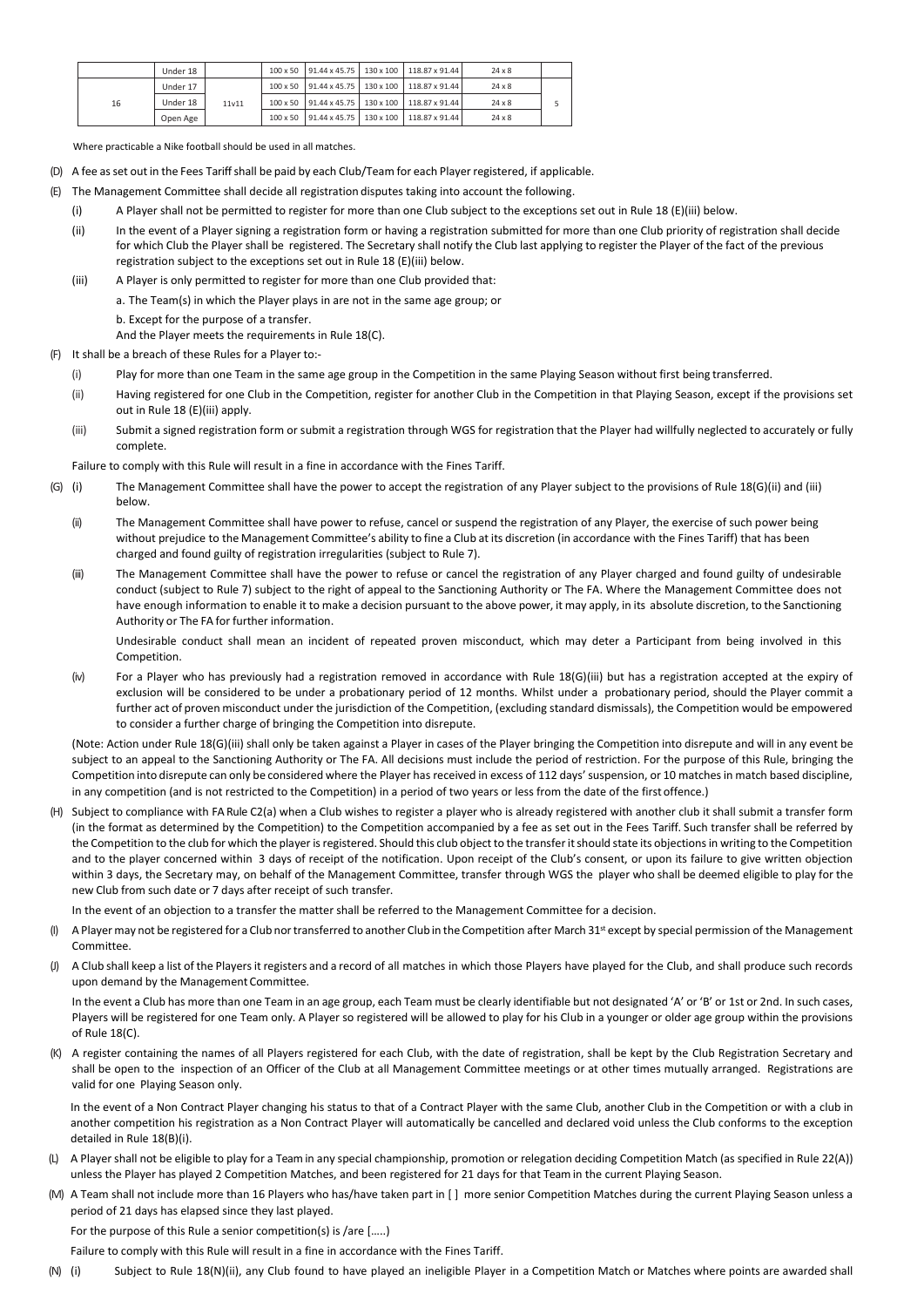have the points gained from that Competition Match deducted from its record, up to a maximum of 12 points, and have levied upon it a fine in accordance with the FinesTariff.

- (ii) The Management Committee may vary the sanction as relates to the deduction of points set out at Rule 18(N)(i) only in circumstances where the ineligibility is due to the failure to obtain an International Transfer Certificate or where the ineligibility is related to the Player's status.
- (iii) Where a Club is found to have played an ineligible Player in accordance with Rule 18(N)(i) above, the Management Committee may also, at its discretion:
	- (a) Award the points available in the Competition Match in question to the opponents, subject to the Competition Match not being ordered to be replayed; or
	- (b) Levy penalty points against the Club in default; or
	- (c) Order that such Competition Match or Matches be replayed (on such terms as are decided by the Management Committee).

(The following clause applies to Competitions involving Players in full-time secondary education):-

- (O) (i) Priority must be given at all times to school and school organisations activities. Failure to comply with this Rule will result in a fine in accordance with the Fines Tariff.
	- (ii) The availability of children must be cleared with their head teacher (except for Sunday league competitions).
	- (iii) A child under the age of 15 as at midnight on 31 August in the relevant Playing Season, shall not be permitted to play in a Competition Match during that Playing Season where any other Player is older or younger than that child by two years or more.

# **CLUB COLOURS**

19. Every Club must register the colour of its shirts and shorts with the Secretary by July  $1<sup>st</sup>$  who shall decide as to their suitability.

Any Club wishing to change its colours during the Playing Season must obtain permission from the Management Committee.

Goalkeepers must wear colours which distinguish them from all other Players and the Match Officials.

No Player, including the goalkeeper, shall be permitted to wear black or very dark shirts.

Any Team not being able to play in its normal colours as registered with the Competition shall notify its opponents the colours in which they will play (including the colours of the goalkeeper jersey) at least 5 days before the Competition Match.

If, in the opinion of the referee, two Teams have the same or similar colours, the away Team shall make the change. Should a Team delay the scheduled time of kick-off for a Competition Match by not having a change of colours they will be fined in accordance with the Fines Tariff.

Shirts must be numbered, failing which a fine will be levied in accordance with the Fines Tariff.

#### **PLAYING SEASON. CONDITIONS OF PLAY, TIMES OF KICK-OFF, POSTPONEMENTS, SUBSTITUTES**

20. (A) All Competition Matches shall be played in accordance with the Laws of the Game as determined by the International Football Association Board or, for Mini-Soccer, and 9v9 football, the Rules as set down by The FA. (The AGM will determine the date for commencement of the season which will be on the Saturday after Cambridgeshire Schools resume and conclude on the first Sunday in May. All other matches will be concluded by the third Sunday in May.)

Clubs must take all reasonable precautions to keep their Grounds in a playable condition. All Competition Matches shall be played on pitches deemed suitable by the Management Committee. If through any fault of the home Team a Competition Match has to be replayed, the Management Committee shall have power to order the venue to be changed.

The Management Committee shall have power to decide whether a pitch and/or facilities are suitable for Competition Matches and to order the Club concerned to play its Competition Matches on another ground.

Football Turf Pitches (3G) are allowed in this Competition provided they meet the required performance standards and are listed on the FA's Register of Football Turf Pitches. All Football Turf Pitches used must be tested (by a FIFA accredited test institute) every three years and the results passed to The FA. The FA will give a decision on the suitability for use and add the pitch to the Register.

The home Club is also responsible for advising Participants of footwear requirements when confirming match arrangements in accordance with Rule 20(C).

All Competition Matches shall have a duration as set out below unless a shorter time is mutually arranged by the two Clubs in consultation with the referee prior to the commencement of the Competition Match, and in any event shall be of equal halves.

Competition Matches should be played in accordance with the Laws appropriate to the relevant age group, as laid down by The FA, as detailed below.

| Age Group               | Minimum<br>Duration of play<br>per quarter<br>(minutes)<br>(Mini-Soccer | Maximum<br>Duration of play<br>per quarter<br>(minutes)<br>(Mini-Soccer<br>only) | Minimum<br>duration of play<br>per half<br>(minutes) | Maximum<br>duration of play<br>per half<br>(minutes) | Maximum<br>playing time<br>in one day in<br>all organised<br>development<br>fixtures<br>(minutes) | Maximum<br>playing time in<br>one day in all<br>tournaments<br>and trophy<br>events/festivals<br>(minutes) | Competition<br>structure                                                                                           |
|-------------------------|-------------------------------------------------------------------------|----------------------------------------------------------------------------------|------------------------------------------------------|------------------------------------------------------|---------------------------------------------------------------------------------------------------|------------------------------------------------------------------------------------------------------------|--------------------------------------------------------------------------------------------------------------------|
| Under 7 and<br>Under 8  | 5                                                                       | 10                                                                               | 10                                                   | 20                                                   | 40                                                                                                | 60                                                                                                         | Development<br>focussed with a<br>maximum of 3<br>trophy events<br>per season over<br>2 week periods<br>(6 weeks)  |
| Under 9 and<br>Under 10 | 10                                                                      | 12.5                                                                             | 20                                                   | 25                                                   | 60                                                                                                | 90                                                                                                         | Development<br>focussed with a<br>maximum of 3<br>trophy events<br>per season over<br>4 week periods<br>(12 weeks) |
| Under 11                | N/A                                                                     | N/A                                                                              | 20                                                   | 30                                                   | 80                                                                                                | 120                                                                                                        | Development<br>focussed with a<br>maximum of 3<br>trophy events<br>per season over<br>6 week periods<br>(18 weeks) |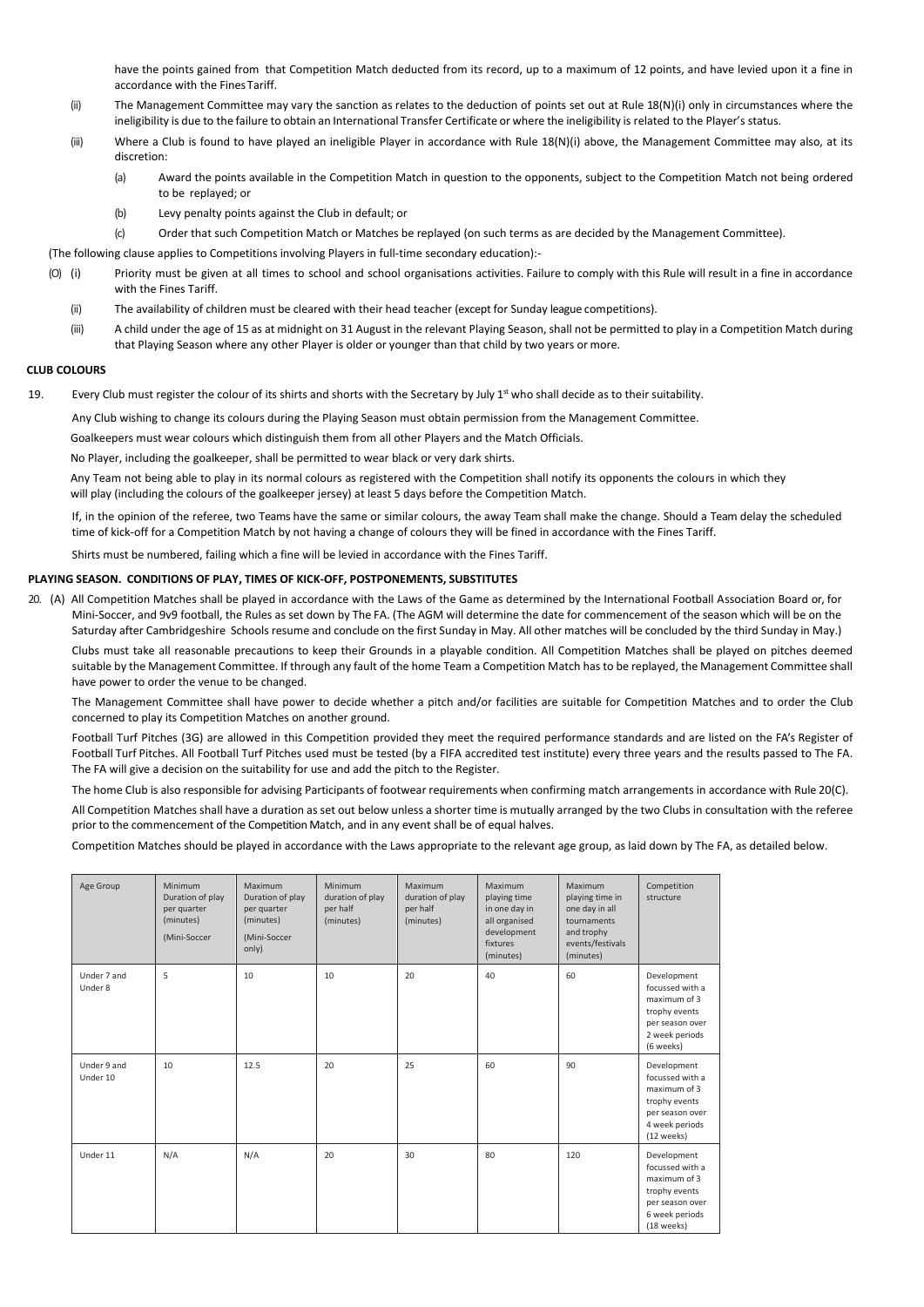| Under 12                 | N/A | N/A | 20 | 30 | 80 (if applicable) | 120 | Any varieties<br>including one<br>season long<br>league table |
|--------------------------|-----|-----|----|----|--------------------|-----|---------------------------------------------------------------|
| Under 13 and<br>Under 14 | N/A | N/A | 25 | 35 | 100                | 150 | Any varieties<br>including one<br>season long<br>league table |
| Under 15 and<br>Under 16 | N/A | N/A | 25 | 40 | 100                | 150 | Any varieties<br>including one<br>season long<br>league table |
| Under 17 and<br>Under 18 | N/A | N/A | 25 | 45 | 120                | 180 | Any varieties<br>including one<br>season long<br>league table |

Forround robin/trophy events, the maximum duration of play per half cannot be exceeded, but the minimum duration of play per half may be adjusted.

For trophy events, the Competition may award mementos.

In Cup Competitions including League Cups, Knock Out Cups and all other Cups a player is eligible to play in all rounds except semi-final and final when registered as per Rule 18A(i) but only when he/she has been registered for at least 21 days, and played two matches for that team in the current season.

Once a player has played for a Team in a named Cup Competition that player will be deemed Cup Tied for that Competition. Member Clubs infringing upon that rule will be subject to a fine as per the Fines Tariff and expelled from that Cup Competition.

A Cup Competition with Round Robin format at the start will have the same league determining as the League Championship as per Rule 22(A).

There will be no Extra time. All League, Cup, or Knock Out Matches, Cup Finals and Memorial Matches will go straight to penalties.

The times of kick-off shall be fixed at the AGM as 10.30 am and 2.00 pm on Sunday. On Saturday the kick off time is set at 10.00 am, but if the home club decides to change the kick off time as per the rule below, the match must kick off before 12.30pm, and written notification given to the Competition 7 days prior to the change of kick off time. All U16 and U17 matches played on Saturday must kick off no later than 10.00 am.

Referees must order Competition Matches to commence at the appointed time and must report all late starts to the Competition.

The home Team must provide goal nets, corner flags and at least two footballs fit for play and the referee shall make a report to the Competition if the footballs are unsuitable. Failure to comply with this Rule will result in a fine in accordance with the Fines Tariff.

(B) Except by permission of the Management Committee all Competition Matches must be played on the dates originally fixed but priority shall be given to The FA and parent County Association Cup Competitions. All other matches must be considered secondary. Clubs may mutually agree to bring forward a Competition Match with the consent of the Fixtures Secretary. Failure to comply with this Rule will result in a fine in accordance with the Fines Tariff.

In the case of a revised fixture date, the Clubs must be given by the Competition 5 clear days' notice of the Competition Match (unless otherwise mutually agreed).

(C) An Officer of the home Club must give notice of full particulars of the location of, and access to, the Ground and time of kick-off to the Match Officials and an Officer of the opposing Club at least 5 clear days prior to the playing of the Competition Match. If not so provided, the away Club shall seek such details and report the circumstances to the Competition. Failure to comply with this Rule will result in a fine in accordance with the Fines Tariff.

The League must be informed 7 days in advance of any amendments to those fixtures published on Fulltime.

(D) The minimum number of Players that will constitute a Team for a Competition Match is as follows:

| <b>FORMAT</b>   | <b>MINIMUM NUMBER</b> |
|-----------------|-----------------------|
| 5v <sub>5</sub> | 4                     |
| 7v7             | 5                     |
| 9v9             | 6                     |
| 11v11           |                       |

Failure to comply with this Rule will result in a fine in accordance with the Fines Tariff.

- (E) (i) In competitions where points are awarded, home and away matches shall be played. In the event of a Club failing to keep its engagement the Management Committee shall have the power to impose a fine (in accordance with the Fines Tariff), deduct points from the defaulting Club, award the points from the Competition Match in question to the opponents, order the defaulting Club to pay any reasonable expenses incurred by the opponents or otherwise deal with them except the award of goals. Notwithstanding the foregoing home and away provision, the Management Committee shall have power to order a Competition Match to be played on a neutral ground or on the opponent's Ground if they are satisfied that such action is warranted by the circumstances.
	- (ii) Any Club unable to fulfil a fixture or where a Competition Match has been postponed for any reason must, without delay, give notice to the (Fixtures) Secretary, the Competition Referees Appointments Secretary, the secretary of the opposing Club and the Match Officials. Standard punishments relating to late cancellation and failure to fulfil a fixture will be, cancellation up to the Wednesday before the Saturday Fixture the game will be rearranged and the Club fined as per the Fines Tariff. For Thursday, Friday, Saturday cancellation of a Saturday Fixture the match will be awarded and the Club fined as per the Fines Tariff. For a Sunday Fixture cancellation up to Thursday, the game will be rearranged and the Club fined as per the Fines Tariff. For Friday, Saturday and Sunday cancellation of a Sunday match the match will be awarded and the Club fined as per the Fines Tariff.
	- (iii) In the event of a Competition Match not being played or abandoned owing to causes over which neither Club has control, it should be played in its entirety on a date to be mutually agreed by the two Clubs and approved by the Management Committee. Failing such agreement and notification to the (Fixtures) Secretary within 1 day the Management Committee shall have the power to order the Competition Match to be played on a named date or on or before a given date. Where it is to the advantage of the Competition and the Clubs involved agree, the Management Committee shall also be empowered to order the score at the time of an abandonment to stand.

Failure to comply with this Rule will result in a fine in accordance with the Fines Tariff.

(iv) The Management Committee shall review all Competition Matches abandoned in cases where it is consequent upon the conduct of either or both Teams. Where it is to the advantage of the Competition and does no injustice to either Club, the Management Committee shall be empowered to order the score at the time of the abandonment to stand. In all cases where the Management Committee are satisfied that a Competition Match was abandoned owing to the conduct of one Team or its Club member(s) they shall be empowered to award the points for the Competition Match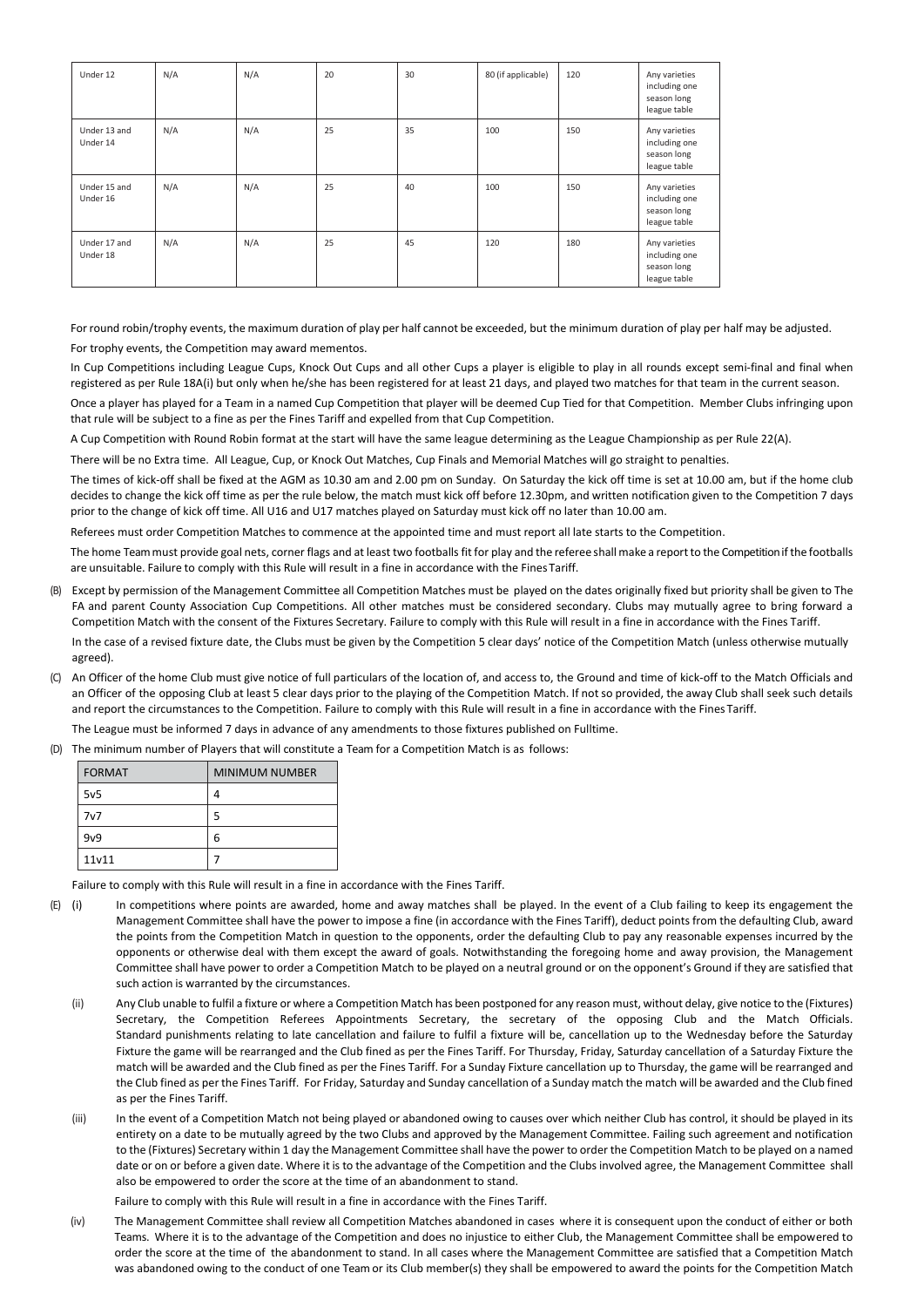to the opponent. In cases where a Competition Match has been abandoned owing to the conduct of both Teams or their Club member(s), the Management Committee shall rule that neither Team will be awarded any points for that Competition Match and it shall not be replayed. No fine(s) can be applied by the Management Committee for an abandoned Competition Match.

- (v) The Management Committee shall review any Competition Match that has taken place where either or both Teams were under a suspension imposed upon them by The FA or Affiliated Association. In each case the Team that was under suspension would be dealt with in the same manner as if they had participated with ineligible players in accordance with Rule 18(N)(i) above. Where both Teams were under suspension the Competition Match must be declared null and void and shall not be replayed.
- (vi) Any club failing to fulfil a fixture after April 1<sup>st</sup> will be subject to a fine as per the Fines Tariff and the match awarded to the opponents.
- (F) A Club may at its discretion and in accordance with the Laws of the Game use substitute Players in any Competition Match.

For Under 11s - Under 18s – a Club may use up to 5 from 5 substitute Players. A Player who has been substituted becomes a substitute and may replace any Player at any time subject to the substitution being carried out in accordance with Law 3 of the Laws of Association Football.

For Mini-Soccer - any number of substitutions may be used at any time with the permission of the referee. Entry onto the field of play will only be allowed during a stoppage in play. A Player who has been replaced may return to play as a substitute for another Player. A Team must not have a match day squad greater than double the size of its team in an age group.

In Youth Football only, the referee shall be informed of the names of the substitute Players not later than 10 minutes before the start of the Competition Match and a Player not so named may not take part in that Competition Match.

A Player who has named as a substitute before the start of that Competition Match but does not actually play in the game shall not be considered to have been a Player in that Competition Match within the meaning of Rule 18 of this Competition.

- (G) The half time intervalshall be of 10 minutes' duration, but itshall not exceed 15 minutes. The half time interval may only be altered with the consent of the referee.
- (H) The Teams taking part in Under 7s to Under 11 or Youth Football shall identify a Team captain who shall wear an armband and shall have a responsibility to offer support in the management of the on-field discipline of his/her teammates. Failure to comply with this Rule will result in a fine in accordance with the FinesTariff.

# **REPORTING RESULTS**

- 21. (A) The Registration/Fixtures Secretary must receive within 2 days of the date played, the result of each Competition Match in the prescribed manner, i.e. goals scored and disciplinary sanctions, on Fulltime. This must include the forename(s) and surname of the Team Players (in block letters) and also the referee markings required by Rule 23, or any other information required by the Competition. Failure to comply with this Rule will result in a fine in accordance with the Fines Tariff.
	- (B) Both Clubs shall SMS the result of each Competition Match to the League via the Fulltime SMS and by 30 minutes following the conclusion of the game. Failure to comply with this Rule will result in a fine in accordance with the Fines Tariff*.*
	- (C) The match result notification, correctly completed, shall be signed by an Officer of the Club, or as prescribed by the Competition. Failure to comply with this Rule will result in a fine in accordance with the Fines Tariff.
	- (D) The Competition and Clubs are permitted to collect but NOT publish results or any grading tables for fixtures involving Under 7s, Under 8s, Under 9s, Under 9s, Under 10s, and Under 11s. Any Competition failing to abide by this Rule will be dealt with by the Sanctioning Authority, and any Club failing to abide by this Rule will be fined in accordance with the Fines Tariff). The Competition and Clubs are permitted to collect and publish results for trophy events.

# **DETERMINING CHAMPIONSHIP**

22. (A) In Competitions where points are awarded, Team rankings within the Competition will be decided by points with three points to be awarded for a win and one point for a drawn Competition Match. The Teams gaining the highest number of points in their respective divisions at the end of the Playing Season shall be adjudged the winners. Competition Matches must not be played for double points.

In the event of two or more Teams being equal on points at the end of the Playing Season, rankings may be determined by a deciding match or matches played under conditions determined by the Management Committee, or the position shared.

- (B) Automatic promotion shall be applied for the first 2 Teams and automatic relegation shall be applied for the last 2 Teams in each division except as provided for hereunder, subject to the provisions of Rule 2(L).
	- *(i)* Should one or more Teams withdraw from any one division after the Playing Season has commenced an equal number of Teams to those withdrawing in that division shall not be automatically relegated.
	- *(ii)* Vacancies occurring after the conclusion of the Playing Season may be filled in any of the following ways:
		- *(a)* retention of otherwise relegated Team(s); or
		- *(b)* additional promotion ofthe next ranked Team(s) from the division below; or
		- *(c)* election
	- *(iii)* The last 2 Teams in the lowest division shall retire, but be eligible for re-election except as below, and be subject to the conditions of Rule 22 (B)(i) above.
	- *(iv)* Should either or both of the leading Teams in any of the divisions have a Team in the next higher division, promotion shall fall, at the discretion of the General Meeting, to the next highest Team or Teams in the division concerned.
	- *(v)* Should either or both of the relegated Teams in any of the divisions have a Team in the next lower division, relegation shall fall, at the discretion of the General Meeting, to the next lowest Team or Teams in the division concerned.

(D) n the event of a Team withdrawing from the Competition before completing 75% of its fixtures for the Playing Season all points obtained by or recorded against such defaulting Team shall be expunged from the Competition table. For the purposes of this Rule 22 (D) a completed fixture shall include any Competition Match(es) which has been awarded by the Management Committee.

# **MATCH OFFICIALS**

- 23. (A) Registered referees (and assistant referees where approved by The FA or County FA) for all Competition Matches shall be appointed in a manner approved by the Management Committee and by the Sanctioning Authority.
	- In cases where there are no officially appointed Match Officials in attendance, the Clubs shall agree upon a referee. An individual thus agreed upon shall, for that Competition Match, have the full powers, status and authority of a registered referee. Individuals under the age of 16 must not participate either as a referee or assistant referee in any open age competition and individuals under the age of 14 must not participate either as a referee or assistant referee in any Competition Match. Referees between the ages of 14 and 16 are only eligible to officiate in competitions where the Players' age band is at least one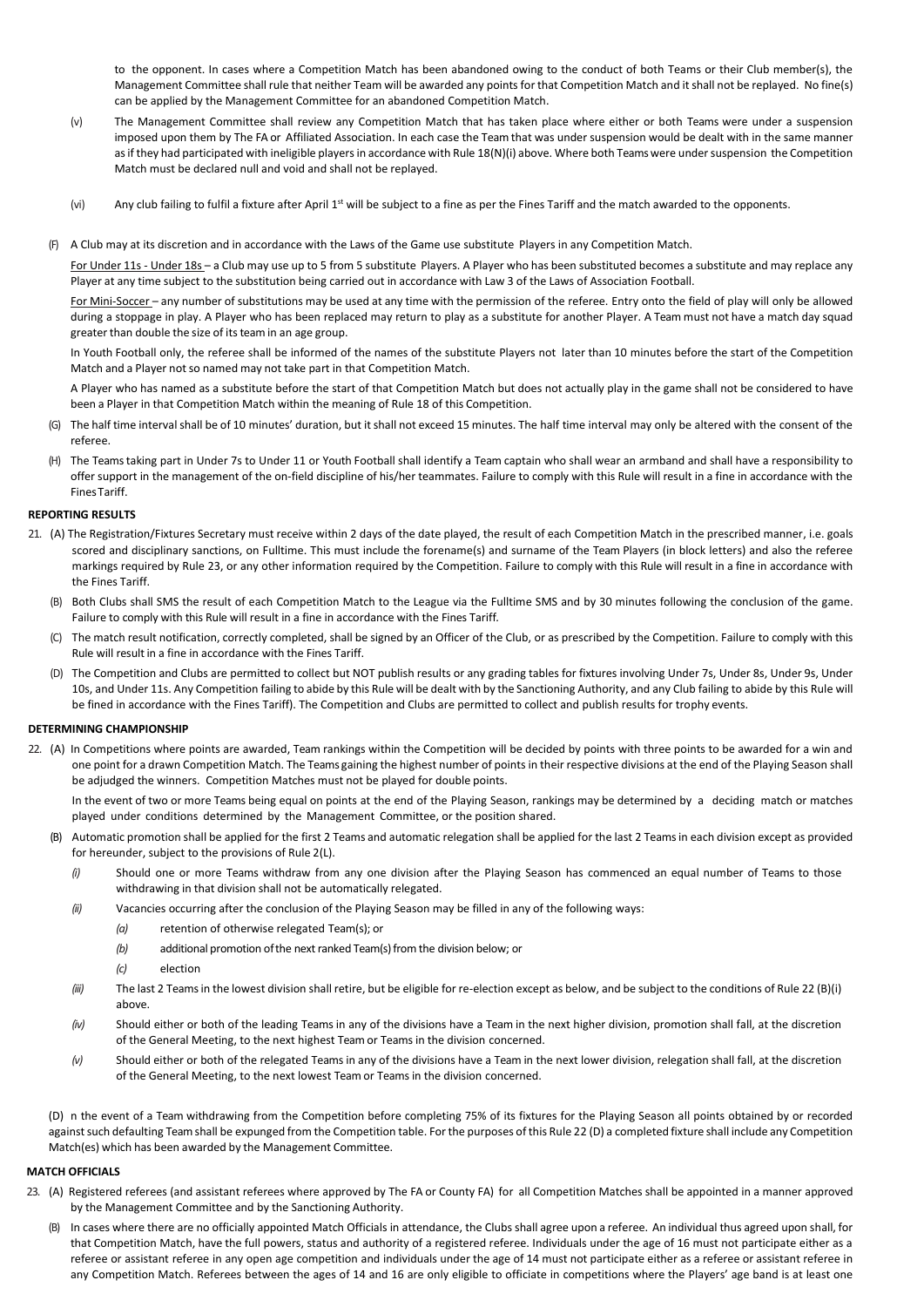year younger than the age of the referee, for example a 15 year old referee may only officiate in competitions where the age banding is 14 or younger.

- (C) Where assistant referees are not appointed each Team shall provide a Club assistant referee. Failure to comply with this Rule will result in a fine (in accordance with the Fines Tariff) being imposed on the defaulting Club.
- (D) The appointed referee shall have power to decide as to the fitness of the Ground in all C om p e tition Matches and that decision shall be final, subject to the determination of the Local Authority or the owners of a Ground, which must be accepted.
- (E) Subject to any limits/provisions laid down by the Sanctioning Authority, Match Officials appointed under this Rule shall be paid a match fee of £18, in accordance with the Fees Tariff, plus travel expenses of 35 pence per mile limited to £17.50 at U18, U17, U16, & U15. At U14 a total fee of £22 inclusive of travelling expenses, at U12 & U13 a total fee of £17 inclusive of travelling expenses. All appointed Assistant Referees shall receive a total fee of £15 inclusive of travelling expenses.

Match Officials will be paid their fees and/or expenses by the home Club before/immediately after the Competition Match, unless otherwise ordered by the Management Committee. Failure to comply with this Rule will result in a fine in accordance with the Fines Tariff.

In the semi-final the away team will pay half of the total fee and expenses to the home side and in all age groups for all Appointed Assistant Referees the total fee will be £15 with no travelling expenses.

In the final, Referees and Assistant Referees will be given a trophy in lieu of a fee, plus an allowance of £10.

- (F) In the event of a Competition Match not being played because of circumstances over which the Clubs have no control, the Match Officials, if present,shall be entitled to half fee plus expenses only. Where a Competition Match is not played owing to one Club being in default, that Club shall be ordered to pay the Match Officials, if they attend the Ground, their full fee and expenses. Failure to comply with this Rule willresult in a fine in accordance with the Fines Tariff.
- (G) A referee not keeping his or her engagement, and failing to give a satisfactory explanation as to their non-appearance, may be reported to the Affiliated Association with which he or she is registered.
- (H) Each Club shall, in a manner prescribed from time to time by The FA, award marks to the referee for each Competition Match and the name of the referee and the marks awarded shall be submitted to the Competition on the prescribed form provided. Clubs failing to comply with this Rule shall be liable to be fined (in accordance with the Fines Tariff) or dealt with as the Management Committee shall determine.
- (I) The Competition shall keep a record of the markings and, on the form provided by the prescribed date each Season,shallsubmit a summary to The FA/County FA.
- (J) The referee shallsubmit a report form, supplied by the Competition, giving the result of the Competition Match, the number of Players in each Team and the time of kick-off to the (Registration) Secretary within two days of the Competition Match.
- (K) Match Officials shall be supplied, each season, with a copy of the Competition Rules free of charge.
- (L) Match Officials shall have undertaken a RESPECT briefing offered by The FA/County FA or the Competition.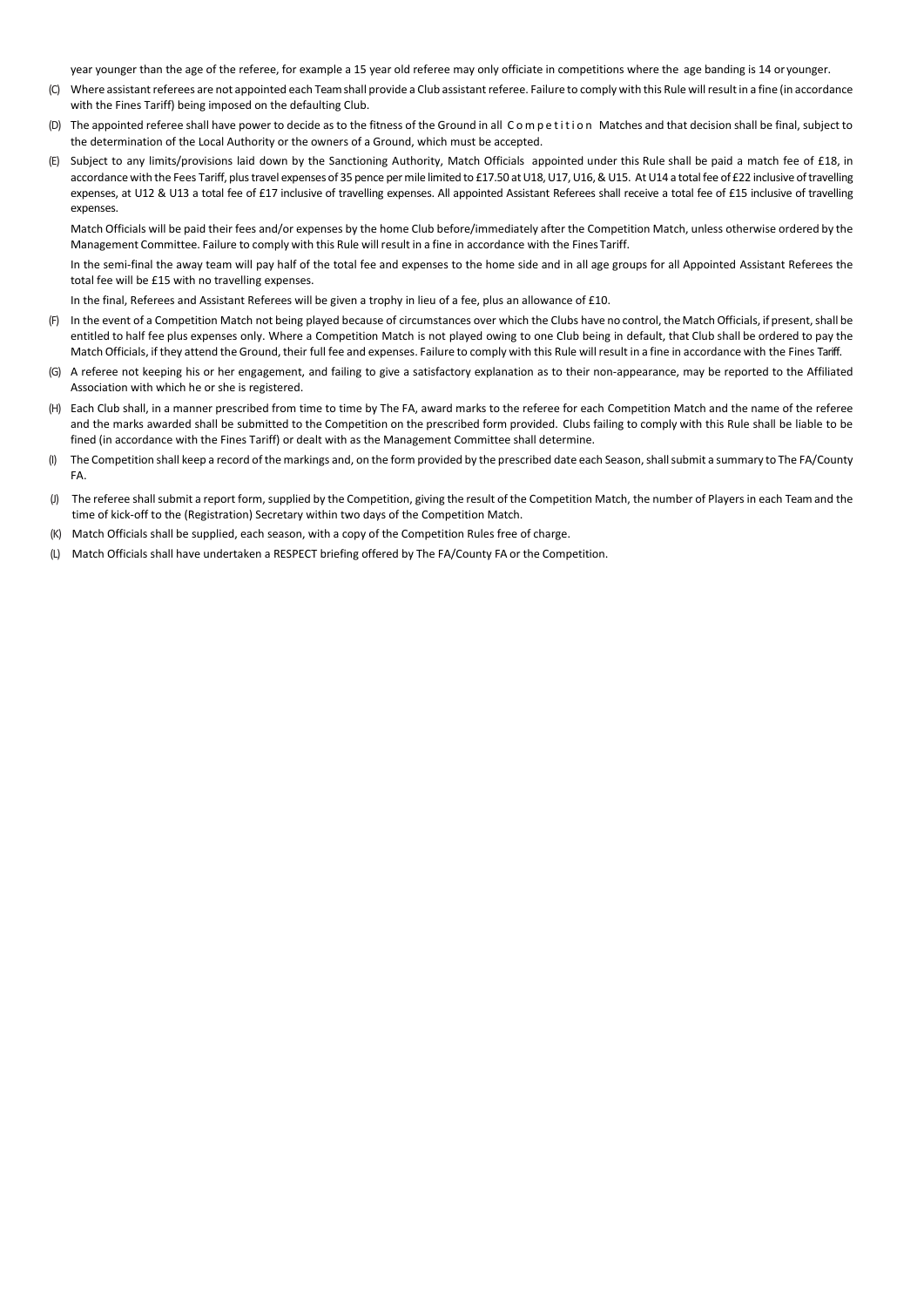# **SCHEDULE A**

| <b>FEES TARIFF</b> |                                      |                              |
|--------------------|--------------------------------------|------------------------------|
| <b>RULE NUMBER</b> | <b>DESCRIPTION</b>                   | <b>MAXIMUM FEE</b>           |
| 4(A)               | <b>CLUB ENTRY FEE</b><br>(New Clubs) | £25                          |
| 4(B)               | <b>TEAM ANNUAL SUBSCRIPTION</b>      | £65                          |
|                    |                                      |                              |
| 4 (C)              | <b>DEPOSIT</b>                       | £100.00                      |
| 7 (C), 7(E)        | PROTEST/APPEAL FEES                  | £25.00                       |
| 18 (D)             | <b>PLAYER REGISTRATION FEE</b>       | £0.00 (per player)           |
| 18 (H)             | <b>TRANSFER FEE</b>                  | £0.00                        |
| 23(E)              | <b>REFEREE FEES</b>                  | As agreed with               |
|                    |                                      | <b>Sanctioning Authority</b> |
| 23(E)              | <b>ASSISTANT REFEREE FEES</b>        | As agreed with               |
|                    |                                      | <b>Sanctioning Authority</b> |

| <b>FINES TARIFF</b> |                                                                                                            |                                                          |
|---------------------|------------------------------------------------------------------------------------------------------------|----------------------------------------------------------|
| <b>RULE NUMBER</b>  | <b>DESCRIPTION</b>                                                                                         | <b>MAXIMUM FINE</b>                                      |
| 2(G)                | <b>FAILURE TO AFFILIATE</b>                                                                                | £100.00                                                  |
| 2(1)                | FAILURE TO COMPLY WITH FA INITIATIVES                                                                      | £100.00                                                  |
| 2(K)                | UNAUTHORISED ENTRY OF TEAMS INTO COMPETITIONS                                                              | £100.00                                                  |
| 3                   | FAILURE TO OBTAIN CONSENT FOR A CHANGE OF CLUB NAME                                                        | £30.00                                                   |
| 4 (C)               | FAILURE TO PAY A DEPOSIT                                                                                   | £100.00                                                  |
| 4(E)                | FAILURE TO PROVIDE AFFILIATION NUMBER/DETAILS FORM                                                         | £100.00                                                  |
| 5 (E)               | COMMUNICATIONS CONDUCTED BY PERSONS OTHER THAN<br>NOMINATED OFFICERS                                       | £25.00                                                   |
| 6 (H)               | FAILURE TO COMPLY WITH AN INSTRUCTION OF THE<br>MANAGEMENT COMMITTEE                                       | £100.00                                                  |
| 6 (I)               | FAILURE TO PAY A FINE WITHIN REQUIRED TIMEFRAME                                                            | DOUBLE THE ORIGINAL<br><b>FINE UP TO £100.00</b>         |
| 8 (H)               | FAILURE TO BE REPRESENTED AT AGM                                                                           | £100.00                                                  |
| 9                   | FAILURE TO BE REPRESENTED AT SGM                                                                           | £100.00                                                  |
| 10                  | FAILURE TO SUBMIT THE REQUIRED WRITTEN AGREEMENT OR TO<br>NOTIFY CHANGES TO SIGNATORIES                    | £25.00                                                   |
| 11 (A)              | FAILURE TO PROVIDE NOTICE OF WITHDRAWAL BEFORE<br><b>DEADLINE</b>                                          | £100.00                                                  |
| 11 (B)              | FAILURE TO COMMENCE/COMPLETE FIXTURES                                                                      | £100.00                                                  |
| 13(A)               | FAILURE TO SUBMIT THE REQUIRED WRITTEN AGREEMENT<br>REGARDING THE TROPHY                                   | £25.00                                                   |
| 16(A)               | FAILURE TO HAVE THE REQUIRED INSURANCE                                                                     | £100.00                                                  |
| 16(B)               | <b>FAILURE TO HAVE THE REQUIRED INSURANCE</b>                                                              | £100.00                                                  |
| 18 (A)              | FAILURE TO CORRECTLY REGISTER A PLAYER                                                                     | £40.00                                                   |
| 18 (B)(iii)         | FAILURE TO HAVE THE REQUIRED NUMBER OF REGISTERED PLAYERS<br>PRIOR TO THE PLAYING SEASON COMMENCING        | £25.00                                                   |
| 18 (F)              | REGISTERING OR PLAYING FOR MULTIPLE CLUBS OR<br>INACCURATE COMPLETION OF A REGISTRATION FORM               | £25.00                                                   |
| 18 (G)(ii)          | REGISTRATION IRREGULARITIES                                                                                | £100.00                                                  |
| 18(M)               | FIELDING MORE THAN THE PERMITTED NUMBER OF PLAYERS<br>WHO HAVE PARTICIPATED IN SENIOR COMPETITIONS MATCHES | £100                                                     |
| 18 (N)(i)           | PLAYING AN INELIGIBLE PLAYER                                                                               | £100.00                                                  |
| 18 (O)(i)           | FAILURE TO GIVE PRIORITY TO SCHOOL ACTIVITIES                                                              | £50.00                                                   |
| 19                  | <b>FAILURE TO NUMBER SHIRTS</b>                                                                            | £10.00 (per shirt, up to an<br>aggregate maximum of £30) |
| 19                  | DELAYING KICK OFF TO DUE TO NO CHANGE OF COLOURS                                                           | £30                                                      |
| 20(A)               | DELAYING KICK OFF DUE TO FAILURE TO PROVIDE REQUIRED<br>EQUIPMENT                                          | £30.00                                                   |
| 20 (B)              | FAILURE TO PLAY MATCHES ON THE DATE FIXED                                                                  | £100.00                                                  |
| 20 <sub>(C)</sub>   | FAILURE TO PROVIDE DETAILS OF A FIXTURE                                                                    | £50.00                                                   |
| 20 (D)              | PLAYING MATCH WITH LESS THAN REQUIRED NUMBER OF<br>PLAYERS                                                 | £100.00                                                  |
| 20 (E) (i) & (iii)  | <b>FAILURE TO PLAY FIXTURE</b>                                                                             | £100.00                                                  |
| 20 (H)              | NO CAPTAIN'S ARMBAND                                                                                       | £10.00                                                   |
| 21 (A) & 21 (C)     | LATE RESULT NOTIFICATION FORM                                                                              | £20.00                                                   |
| 21 (B)              | <b>FAILURE TO PROVIDE RESULT</b>                                                                           | £20.00                                                   |